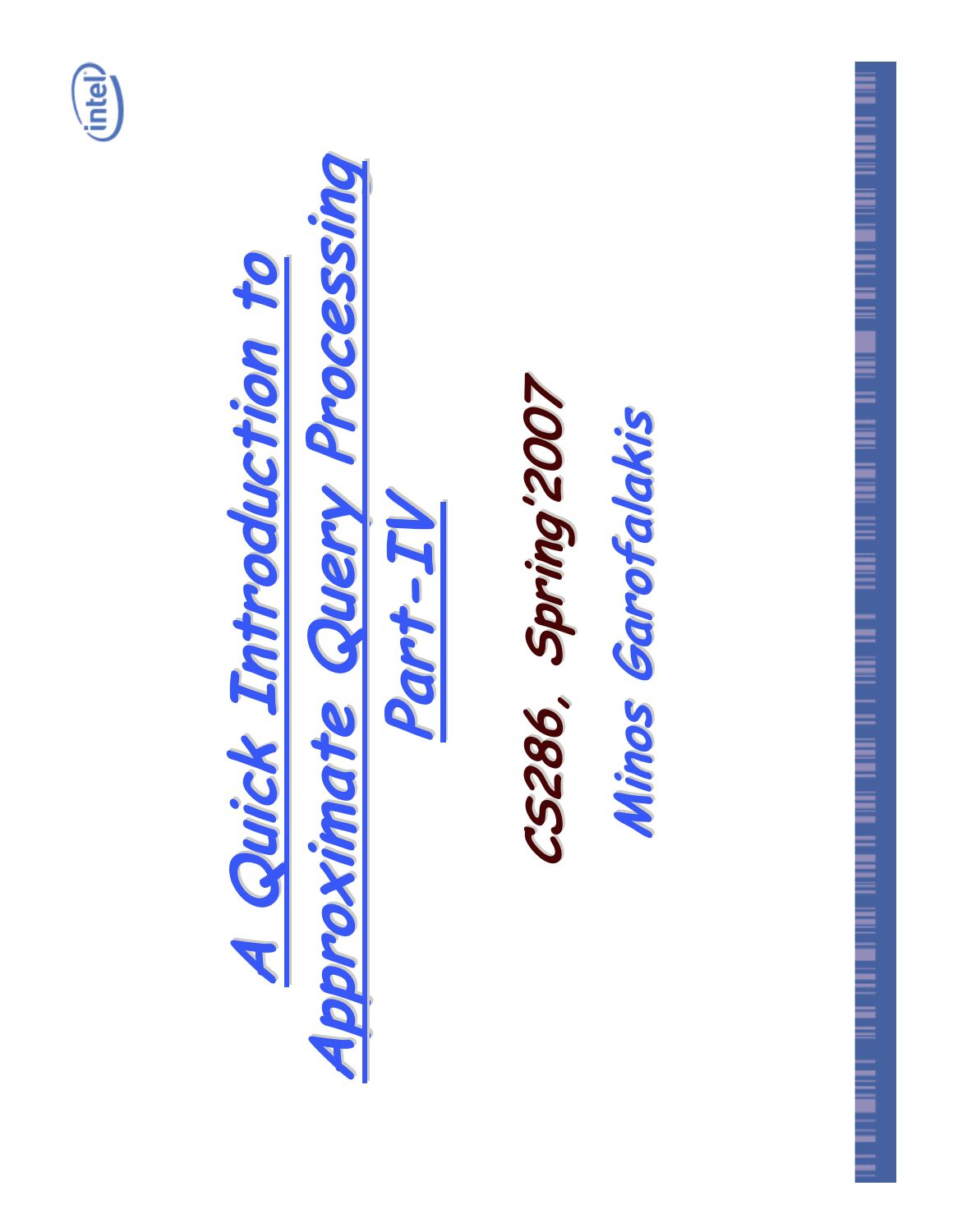



- · Draft CS286 web site is finally up!
	- http://db.cs.berkeley.edu/cs286sp07/
- Project list and guidelines being worked on
	- Please email me & Raghu to discuss your own project ideas...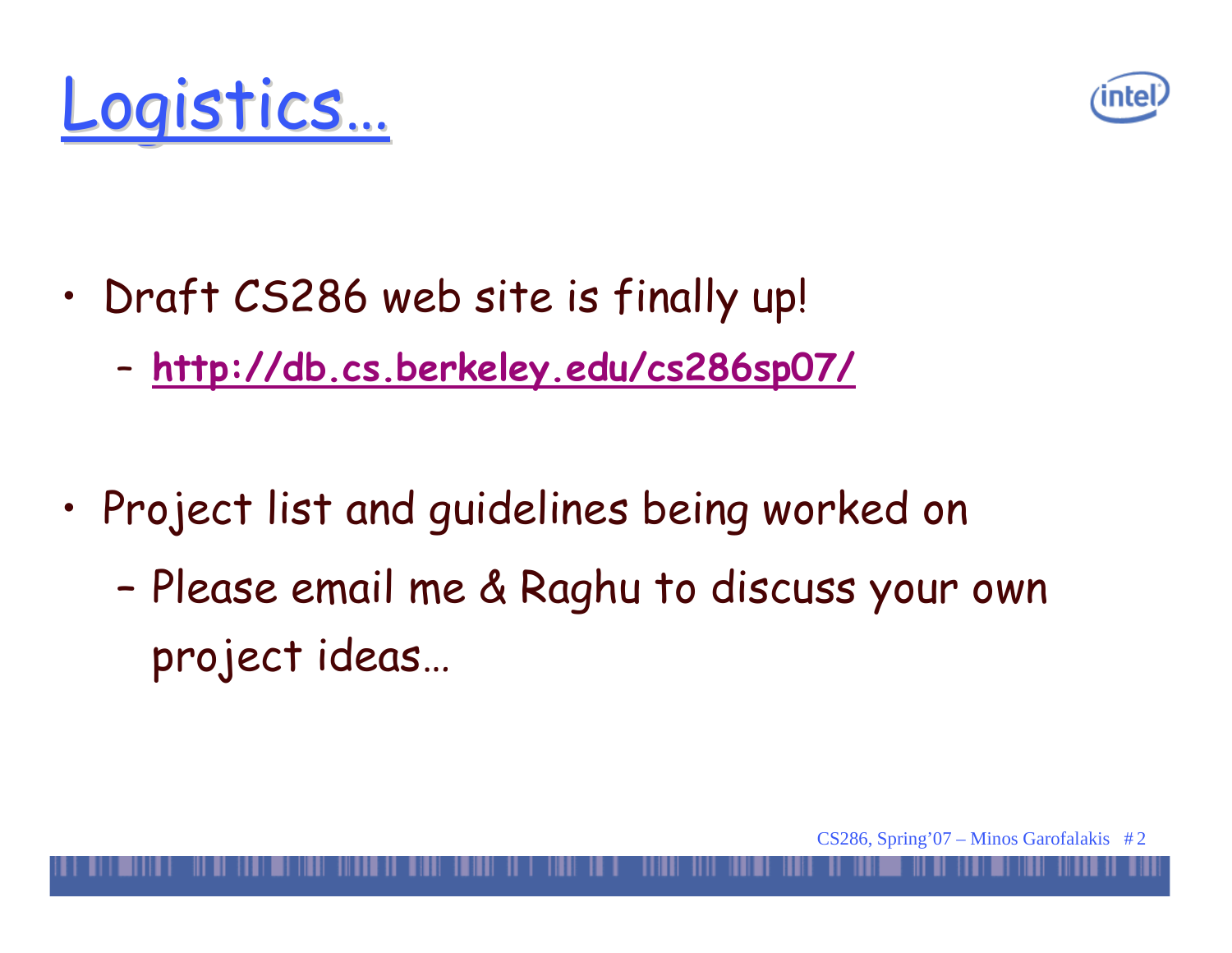#### Approximate Query Processing using intel Data Synopses



• How to construct effective *data synopses* ??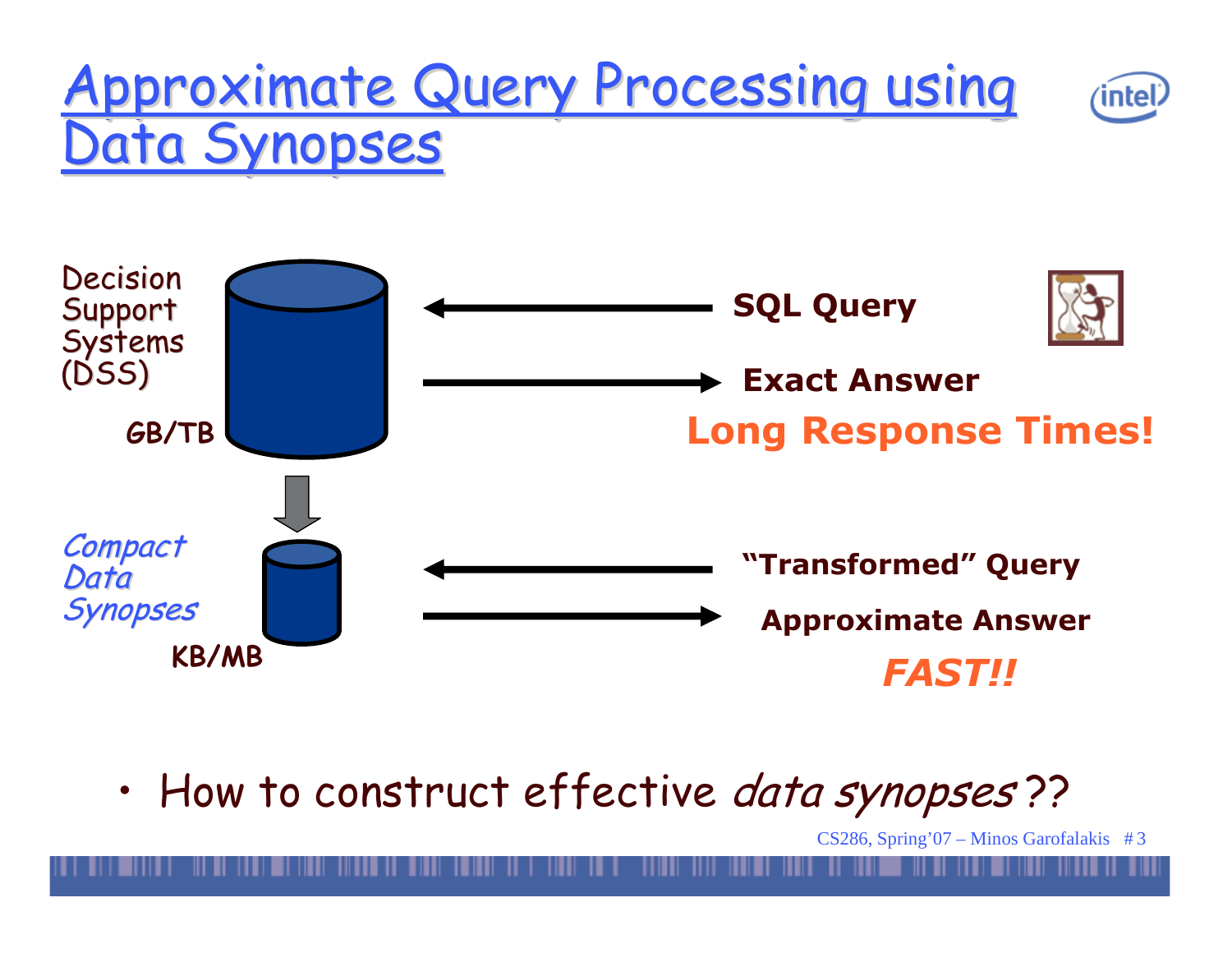#### Relations as Frequency **Distributions One-dimensional distribution**



Age (attribute domain values)

#### **Three-dimensional distribution**



|           | age |            | (intel) |
|-----------|-----|------------|---------|
| <b>MG</b> | 34  | 100K       | 25K     |
| JG        | 33  | 90K        | 30K     |
| <b>RR</b> | 40  | 190K       | 55K     |
| JH        | 36  | 110K       | 45K     |
| <b>MF</b> | 39  | 150K       | 50K     |
| DD        | 45  | 150K       | 50K     |
| JN        | 43  | 140K       | 45K     |
| AP        | 32  | <b>70K</b> | 20K     |
| EM        | 24  | 50K        | 18K     |
| DW        | 24  | 50K        | 28K     |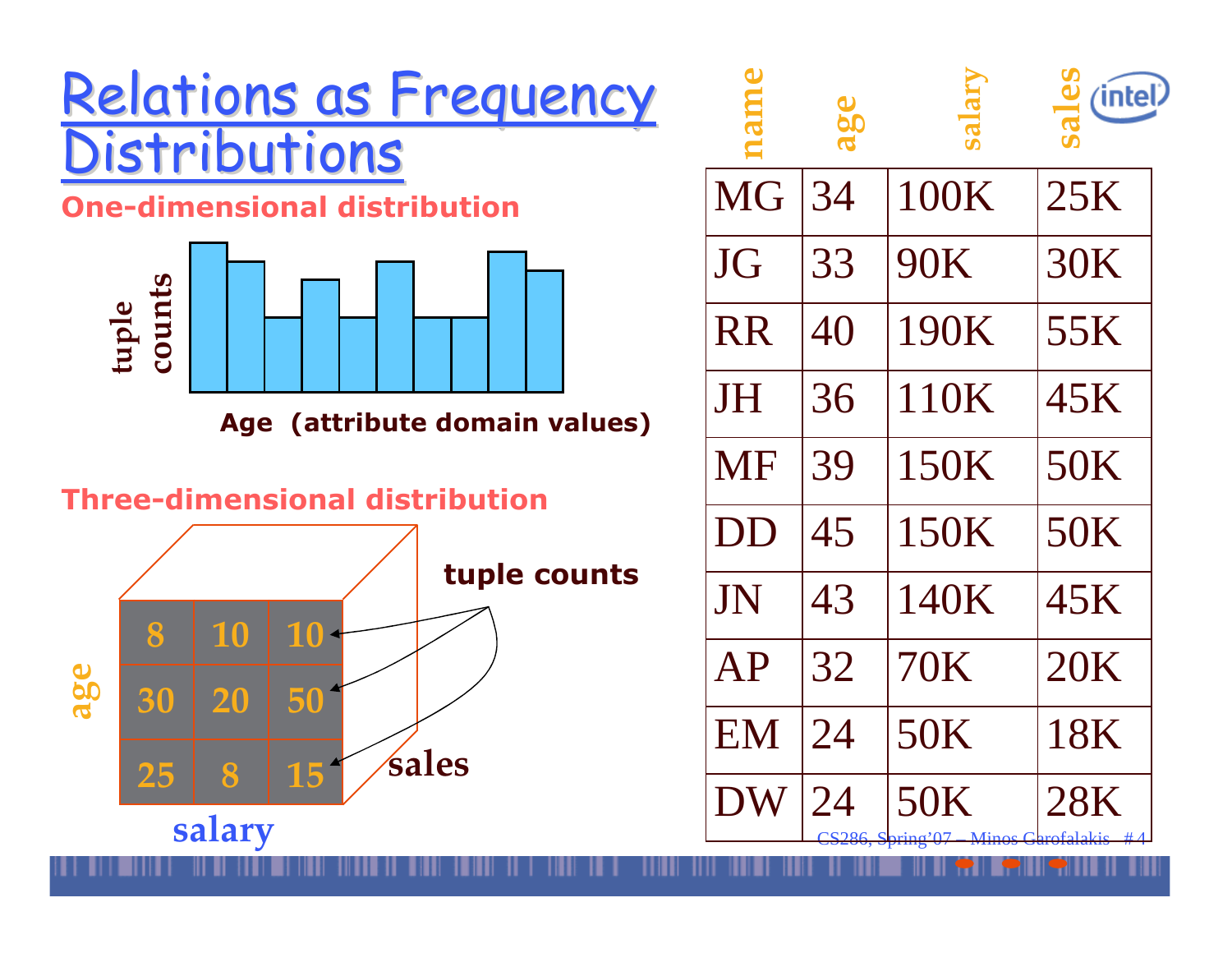## **Outline**



- $\bullet$ • Intro & Approximate Query Answering Overview
	- Synopses, System architectures, Commercial offerings
- $\bullet$ · One-Dimensional Synopses
	- Histograms: Equi-depth, Compressed, V-optimal, Incremental maintenance, Self-tuning
	- $\overline{\phantom{a}}$ - Samples: Basics, Sampling from DBs, Reservoir Sampling
	- Wavelets: 1-D Haar-wavelet histogram construction & maintenance
- $\bullet$ • Multi-Dimensional Synopses and Joins
- $\bullet$ **Set-Valued Queries**
- $\bullet$ · Discussion & Comparisons
- $\bullet$ • Advanced Techniques & Future Directions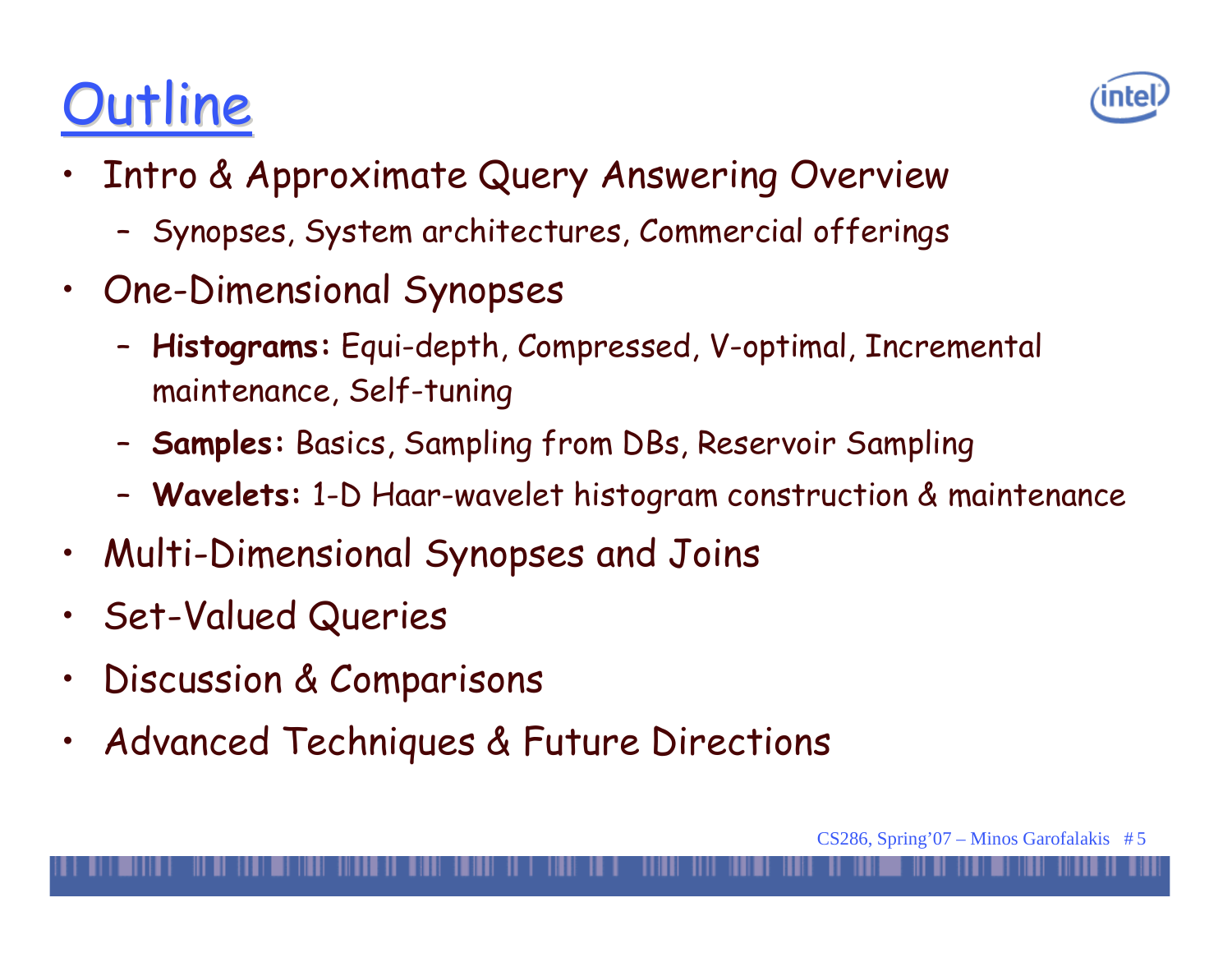## **Outline**



- $\bullet$ • Intro & Approximate Query Answering Overview
	- Synopses, System architecture, Commercial offerings
- · One-Dimensional Synopses
	- Histograms, Samples, Wavelets
- Multi-Dimensional Synopses and Joins
	- Multi-D Histograms, Join synopses, Wavelets
- · Set-Valued Queries
	- Error metrics; Using Histograms, Samples, Wavelets
- $\bullet$ · Discussion & Comparisons
- $\bullet$ • Advanced Techniques & Future Directions
	- Dependency-based, Streaming data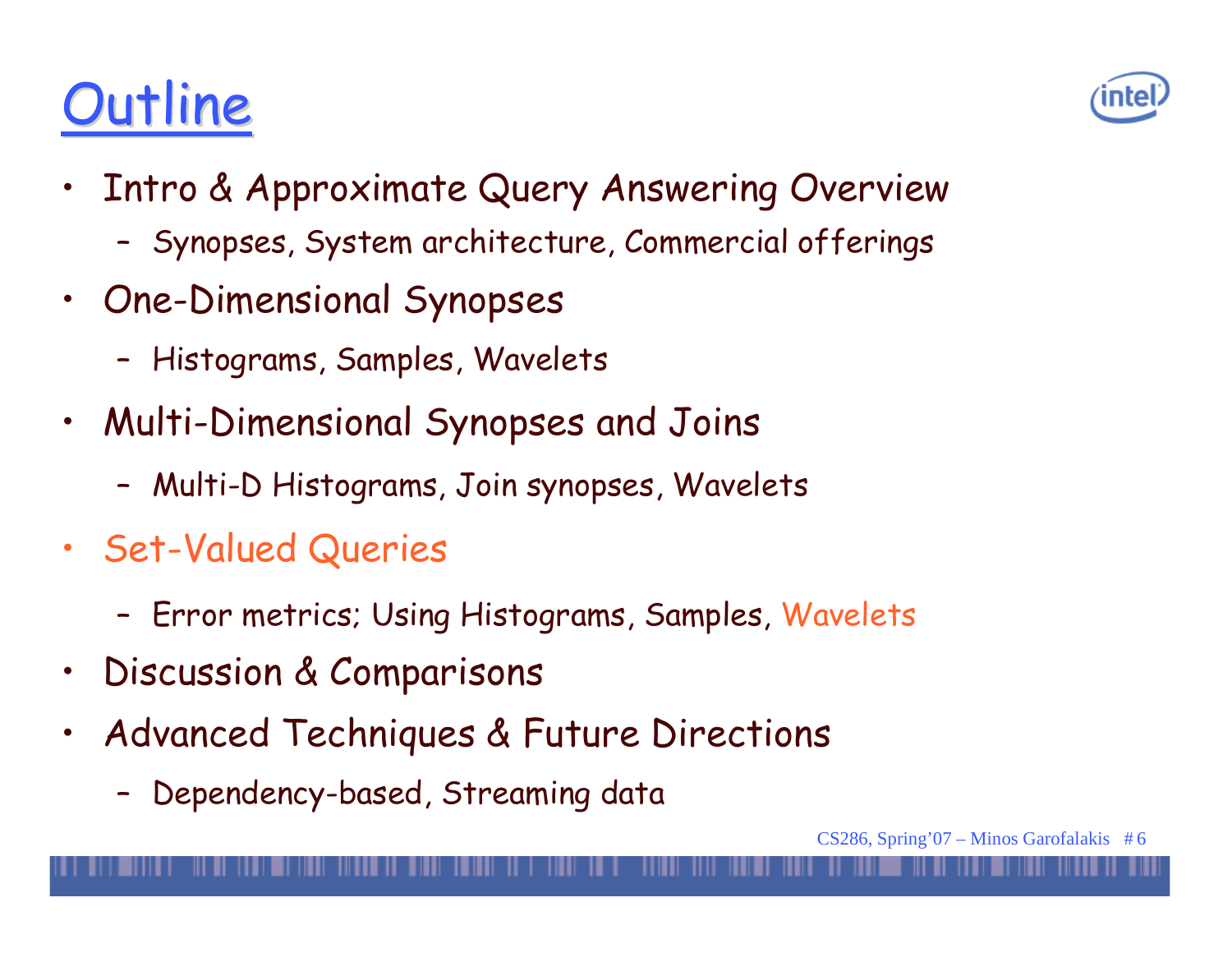#### Two 3-dimensional Haar Wavelets --<u>Non-standard decomposition</u>



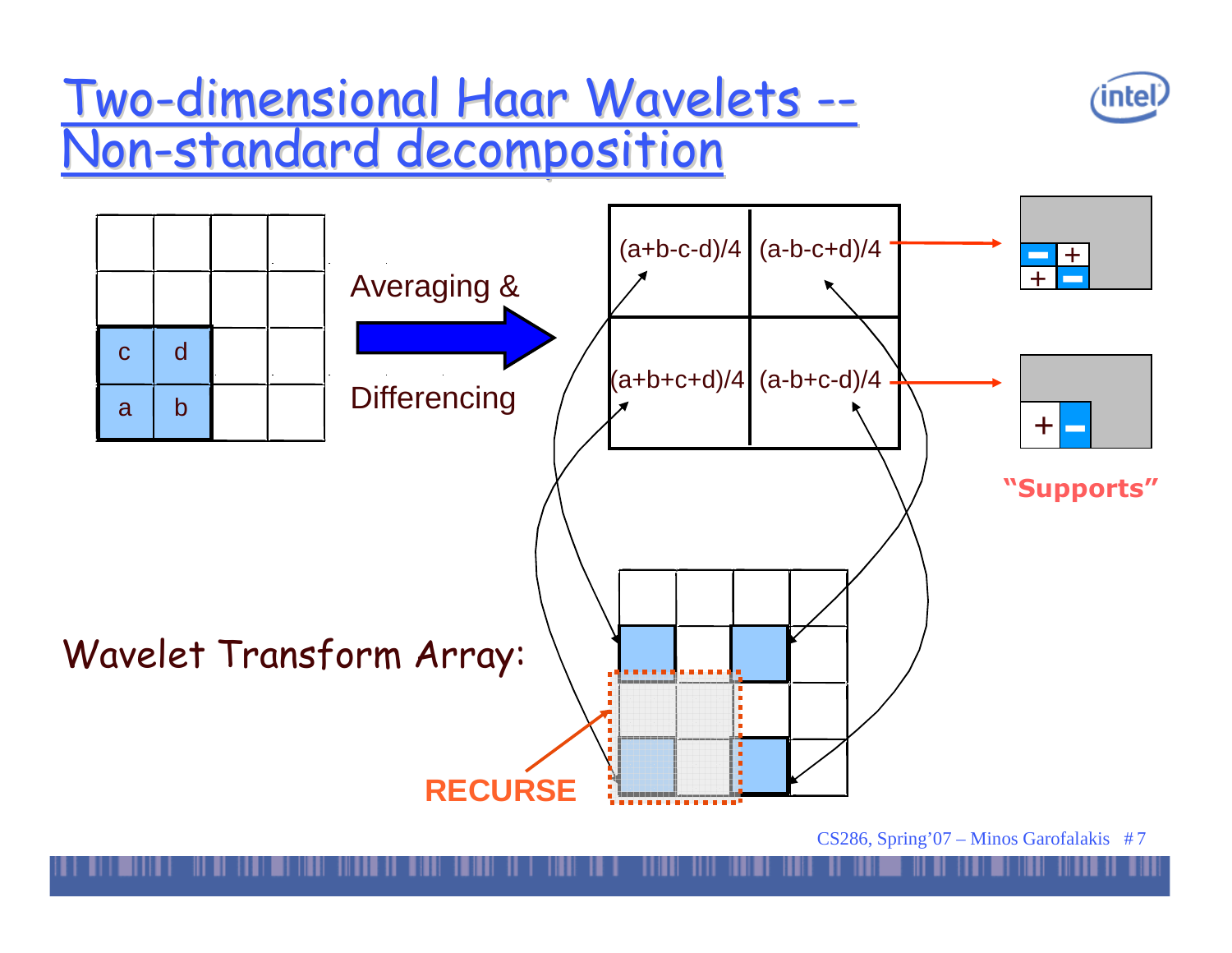## Multi-dimensional Haar Wavelets



- Haar decomposition in d dimensions = d-dimensional array of wavelet  $\bullet$ coefficients
	- Coefficient *support region* = d-dimensional rectangle of cells in the original data array
	- Sign of coefficient's contribution can vary along the quadrants of its support

Support regions & signs for the 16 nonstandard 2-dimensional Haar coefficients of a 4X4 data array A

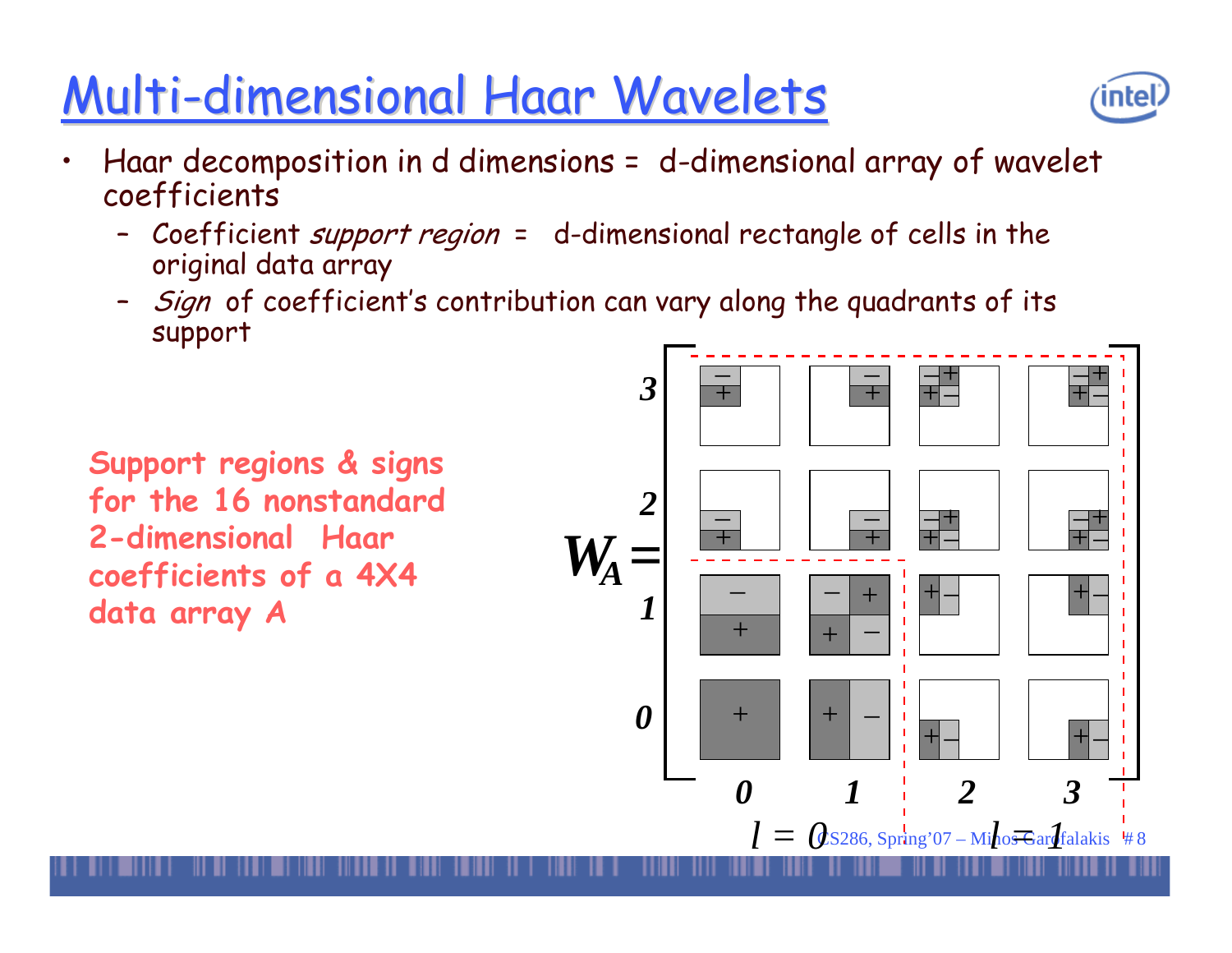### Range-sum Estimation Using **Vavelet Synopses**



- Coefficient thresholding
	- As in 1-d case, normalizing by appropriate constants and retaining the largest coefficients minimizes the overall L2 error
- Range-sums: selectivity estimation or OLAP-cube aggregates [VW99] ("measure attribute" as count)
- Only coefficients with support regions intersecting the query hyper- $\bullet$ rectangle can contribute
	- Many contributions can *cancel* each other [CGROO, VW99]



**Contribution to range sum = 0** 

Only nodes on the path to range endpoints can have nonzero contributions (Extends naturally to multi-dimensional range sums)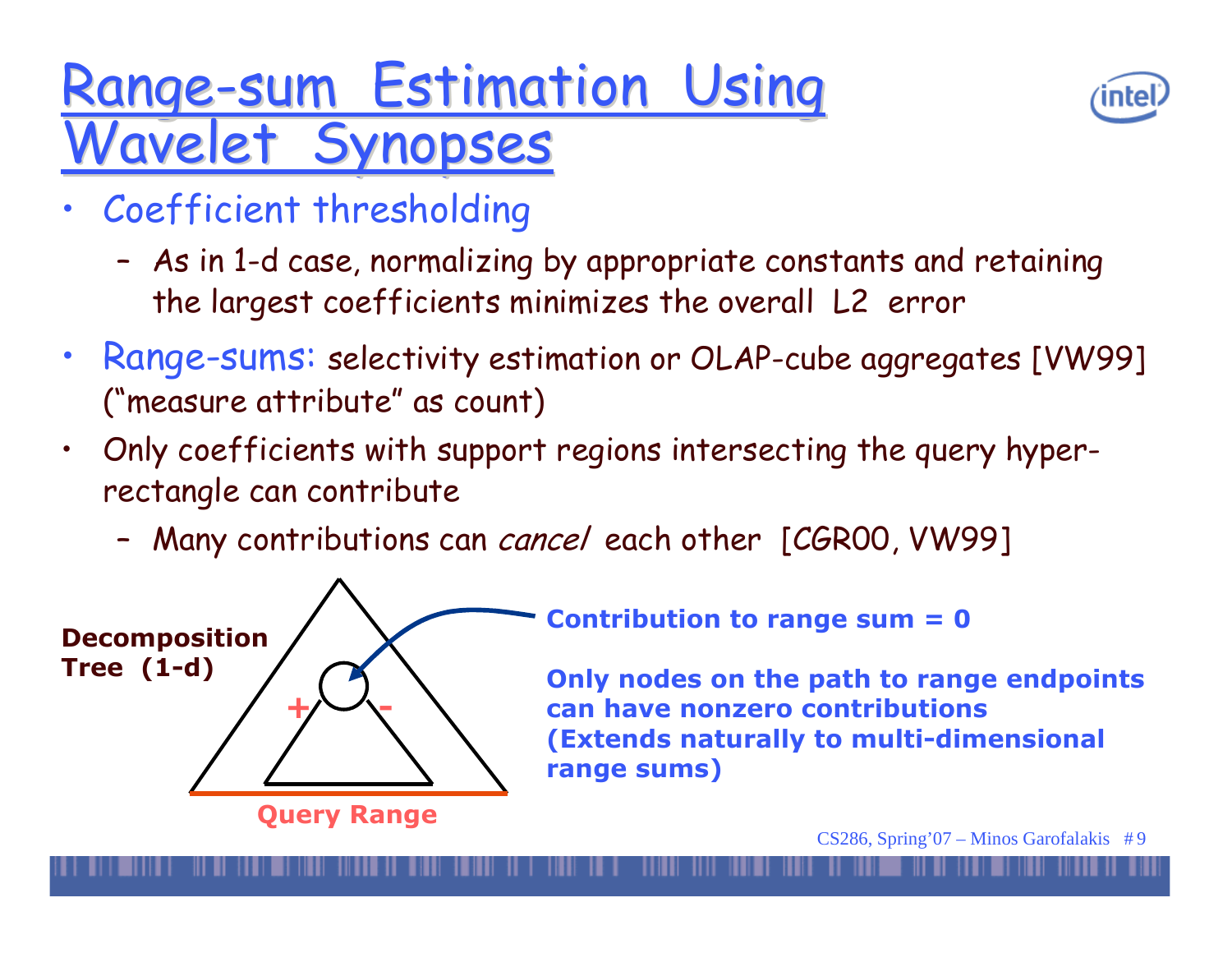#### **Approximate Query Processing Using** Wavelets [CGROO]



Reduce relations into compact wavelet-coefficient synopses

#### **Entire query processing in the compressed (wavelet) domain**

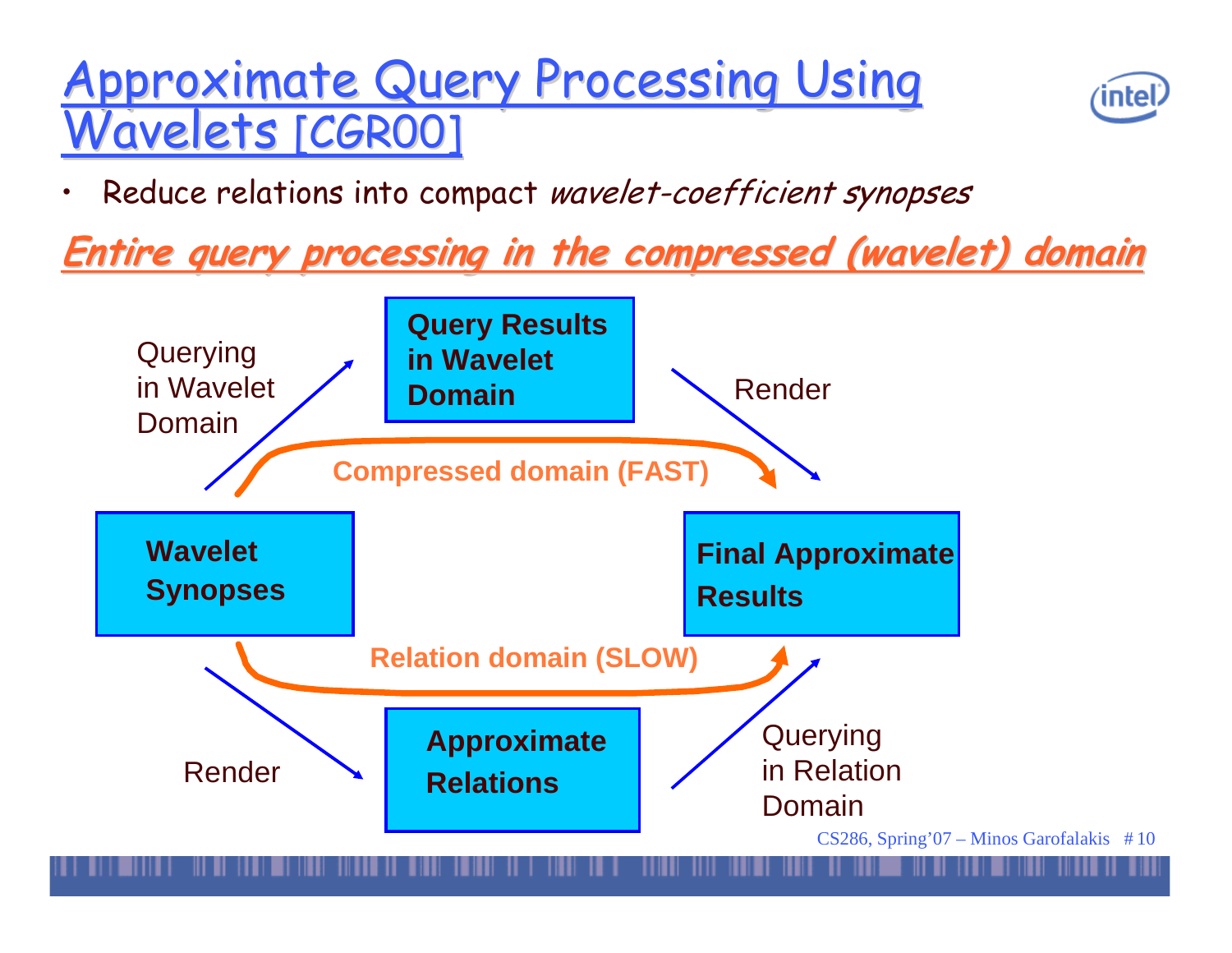## **Wavelet Query Processing**



- Each operator (e.g., select, project, join, aggregates, etc.)
	- input: set of wavelet coefficients
	- output: set of wavelet coefficients

Finally, rendering step  $\bullet$ 

 $\bullet$ 

- input: set of wavelet coefficients
- output: (multi)set of tuples

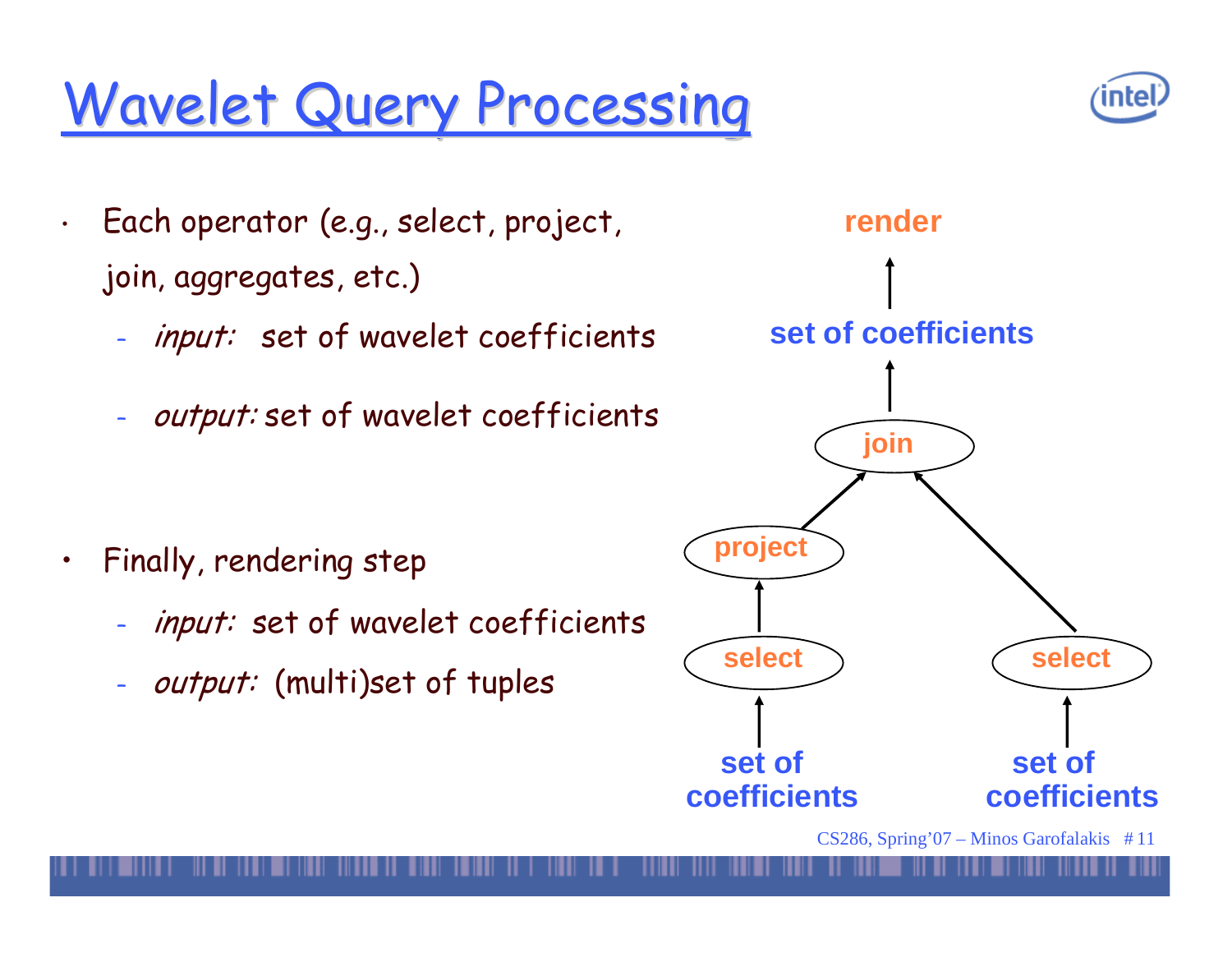

- $\bullet$  $\cdot$   $\;$  In relational domain, interested in only those cells inside query range
- CS286, Spring'07 Minos Garofalakis # 12  $\bullet$  $\cdot$  ) In wavelet domain, interested in only the coefficients that contribute to those cells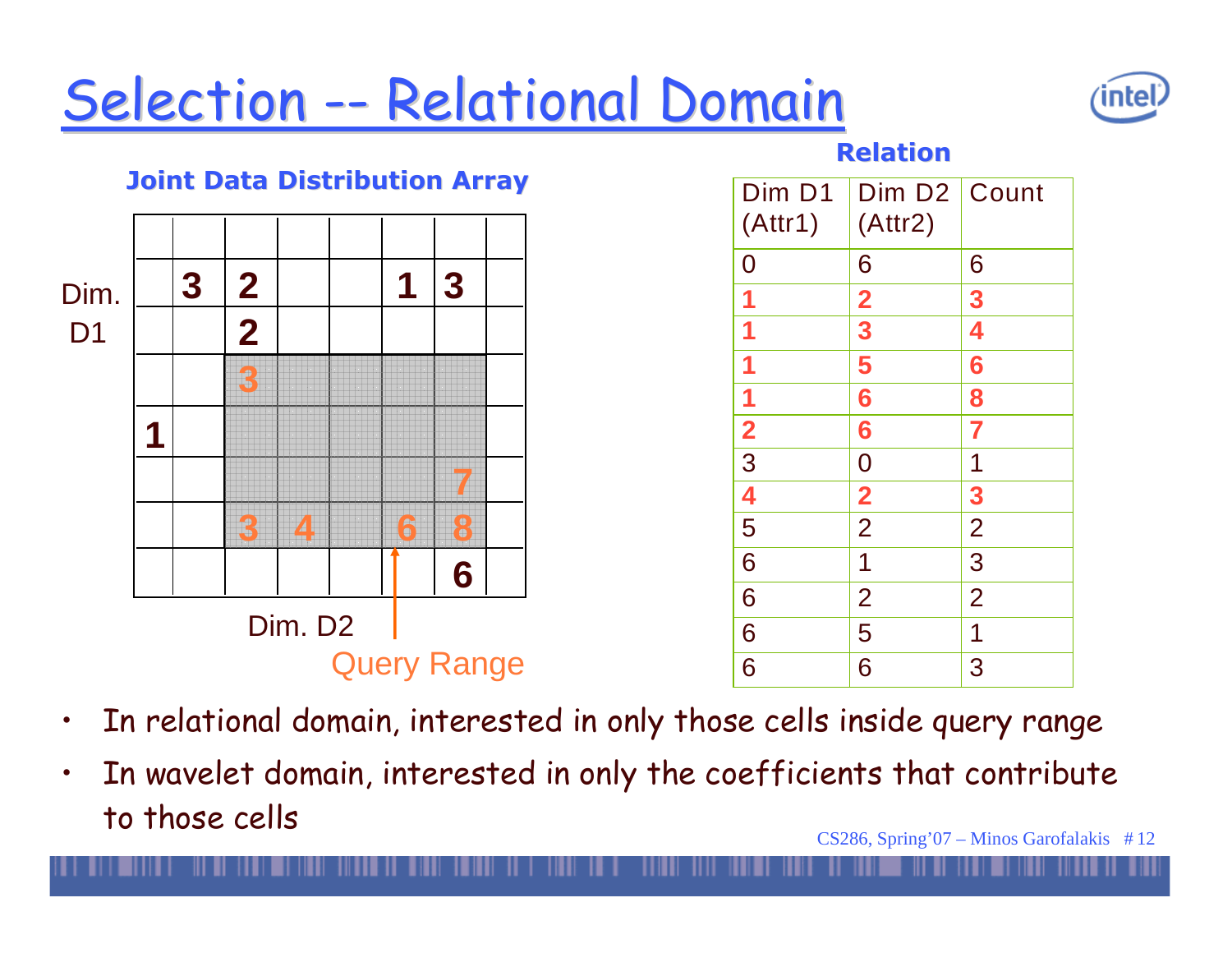## Selection -- Wavelet Domain



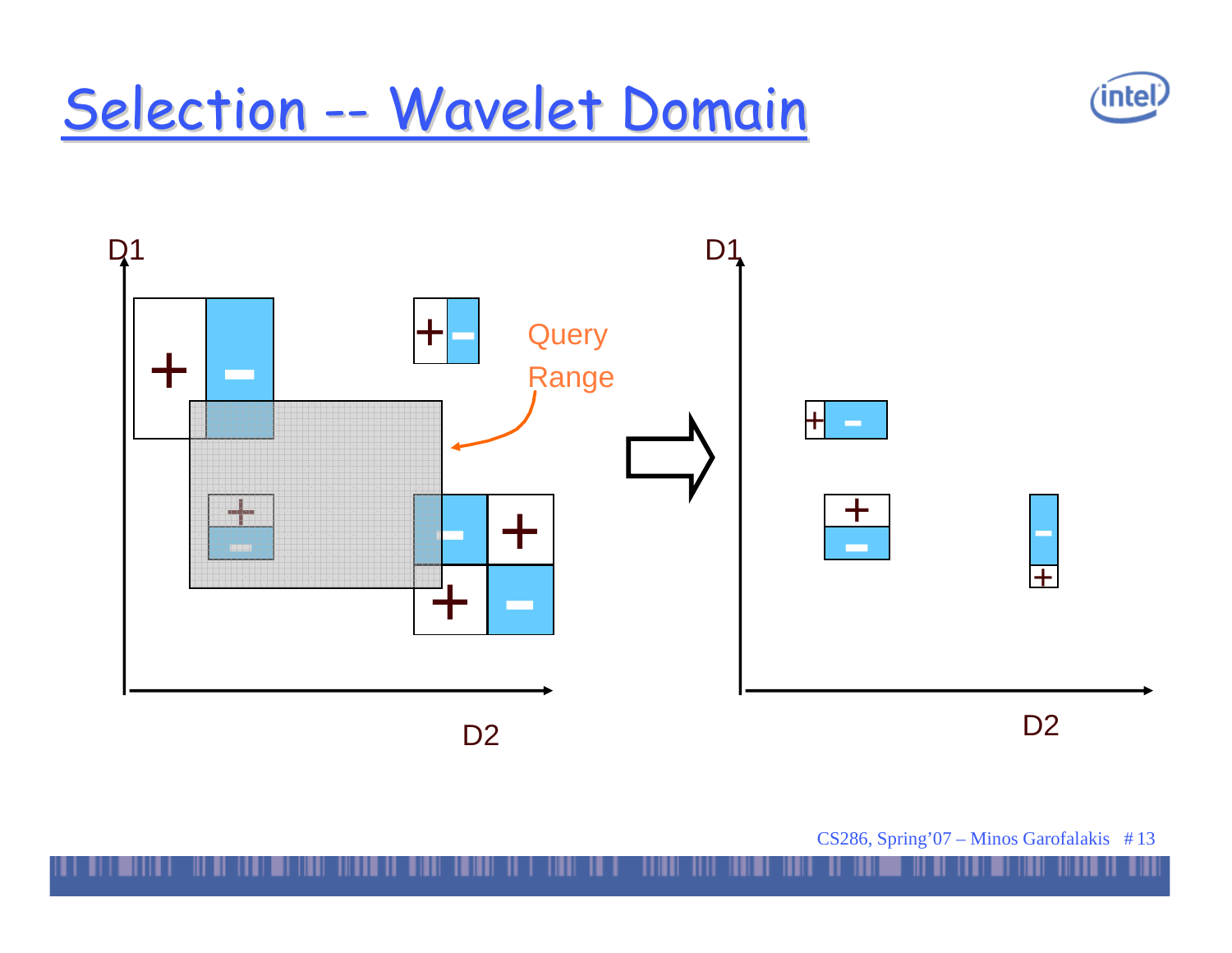## <u> Equi-join -- Relational Domain</u>





- $\bullet$ • *Relational domain:* Join count= 7\*3 = (A1-A3)\*(B2+B3)
- $\bullet$ • Wavelet domain: A1\*B2 + A1\*B3 - A3\*B2 - A3\*B3
- CS286, Spring'07 Minos Garofalakis # 14  $\bullet$ • Consider all pairs of coefficients: (1) check joinability (overlap in join dimension(s)), (2) compute output coefficients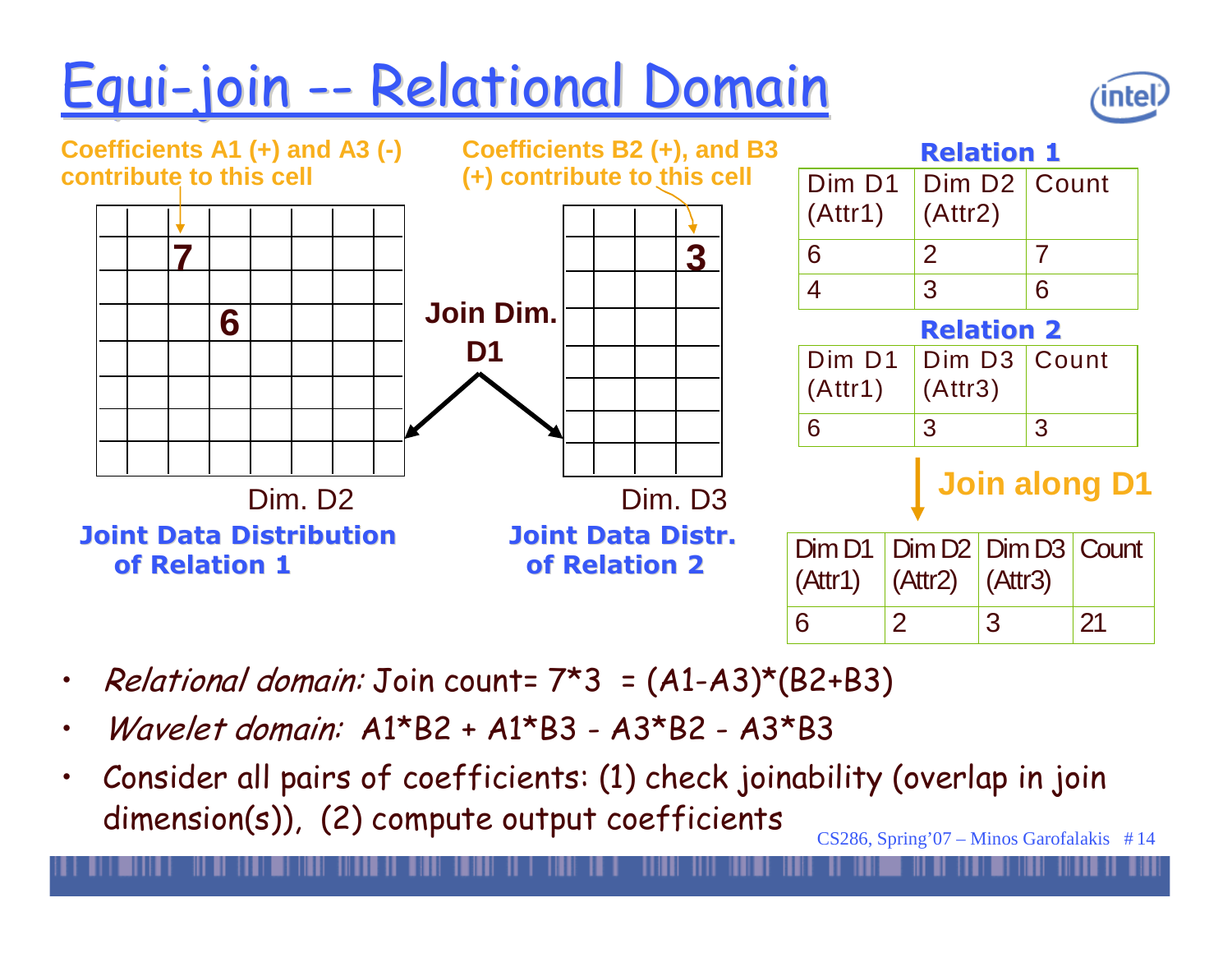## Equi-join -- Wavelet Domain





Join output coefficient:

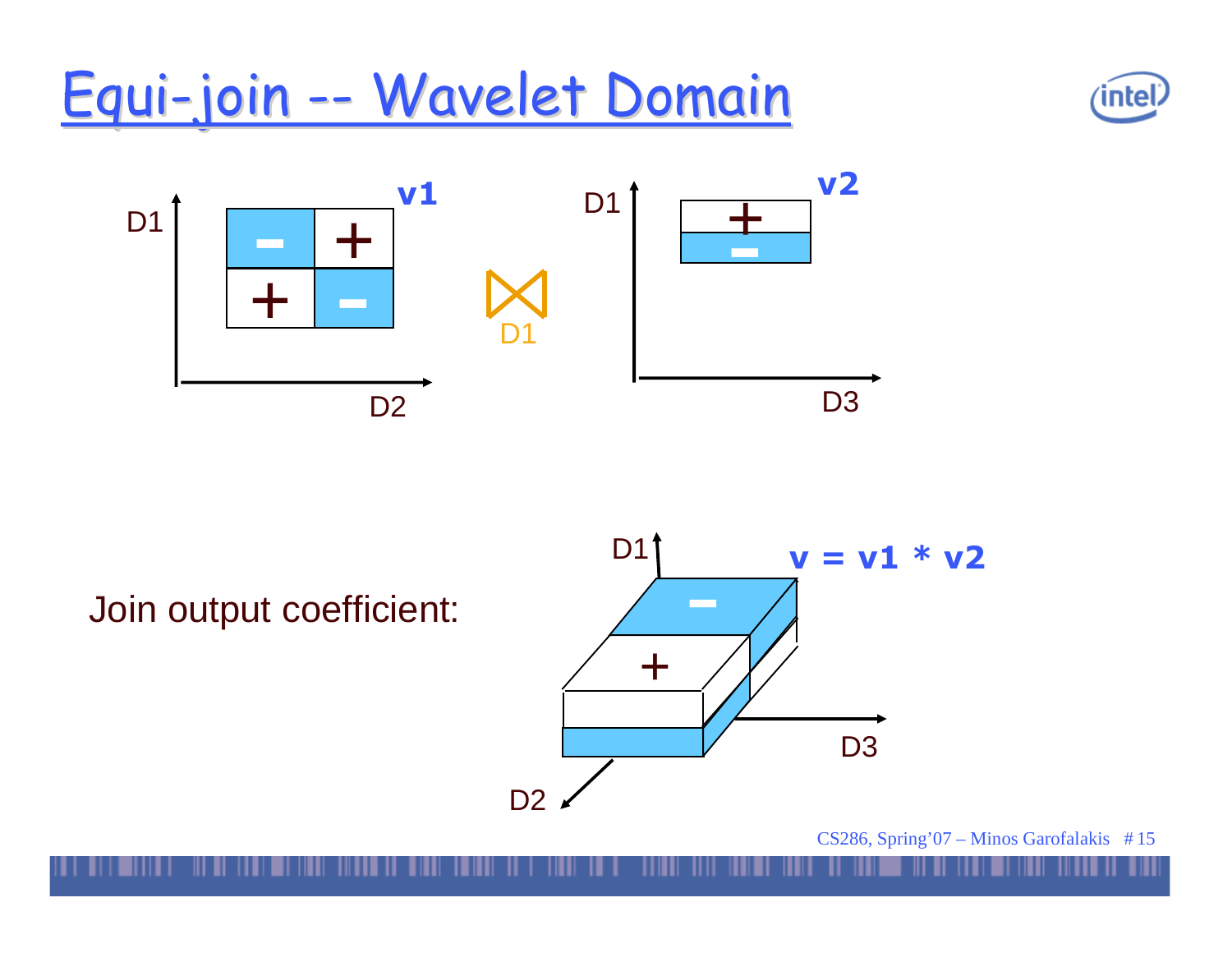## **Wavelet Query Processing**



- Each operator (e.g., select, project, join, aggregates, etc.)
	- input: set of wavelet coefficients
	- output: set of wavelet coefficients

Finally, rendering step  $\bullet$ 

 $\bullet$ 

- input: set of wavelet coefficients
- output: (multi)set of tuples

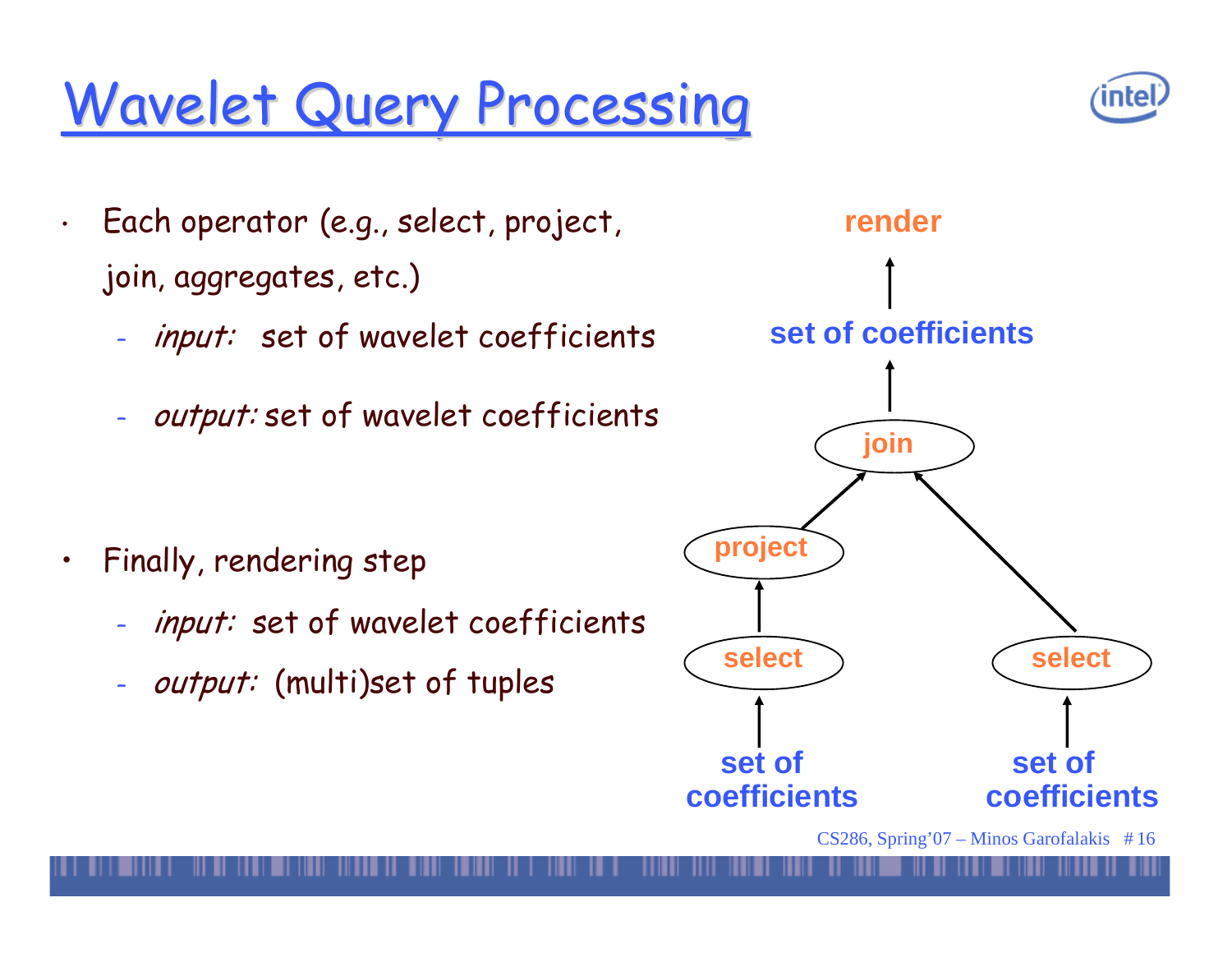## Outline



- Intro & Approximate Query Answering Overview  $\bullet$
- **One-Dimensional Synopses**  $\bullet$
- Multi-Dimensional Synopses and Joins  $\bullet$
- **Set-Valued Queries**  $\bullet$
- **Discussion & Comparisons**  $\bullet$
- Advanced Techniques & Future Directions  $\bullet$
- Conclusions  $\bullet$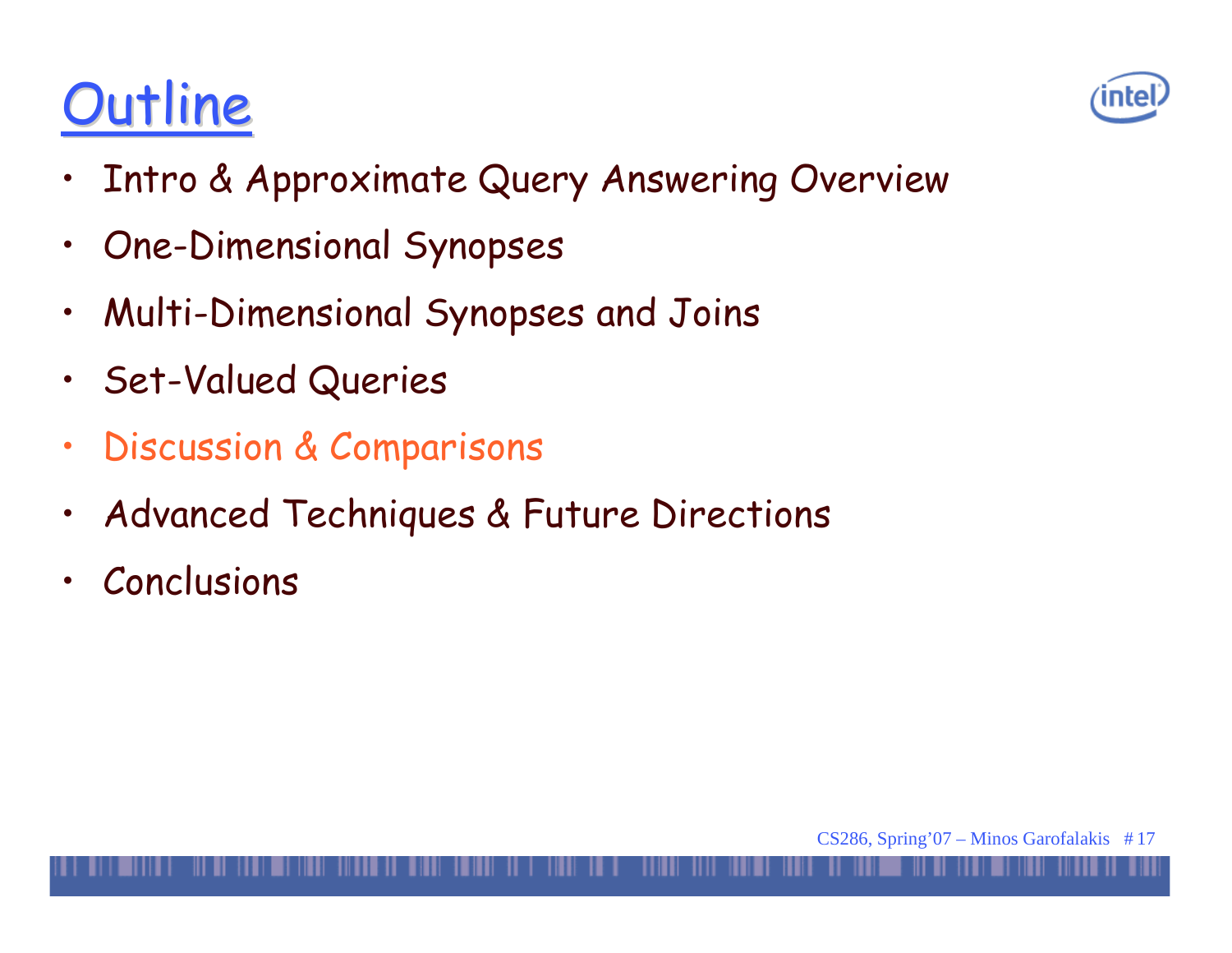## Discussion & Comparisons (1)



- Histograms & Wavelets: Limited by "curse of dimensionality"  $\bullet$ 
	- Rely on data space partitioning in "regions"
	- Ineffective above 5-6 dimensions
		- · Value/frequency uniformity assumptions within buckets break down in medium-to-high dimensionalities!!
- *Sampling:* No such limitations, BUT...
	- Ineffective for ad-hoc relational joins over arbitrary schemas
		- Uniformity property is lost
		- · Quality guarantees degrade
	- Effectiveness for *set-valued* approximate queries is unclear
		- . Only (very) small subsets of the answer set are returned (especially, when joins are present)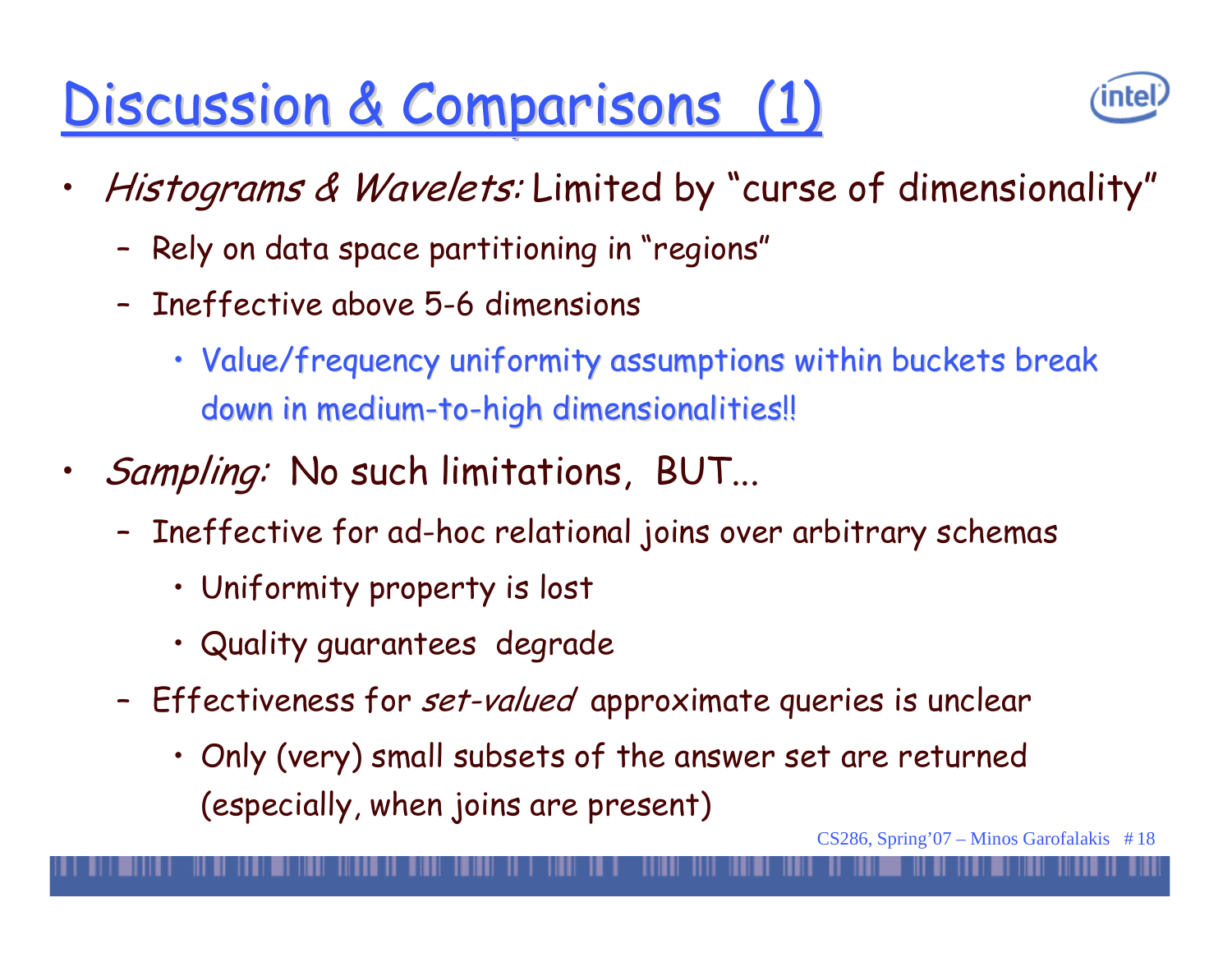## Discussion & Comparisons (2)



- *Histograms & Wavelets: Compress data by accurately* capturing rectangular "regions" in the data space
	- Advantage over sampling for typical, "range-based" relational DB queries
	- BUT, unclear how to effectively handle unordered/non-numeric data sets (no such issues with sampling...)
- *Sampling:* Provides strong probabilistic quality quarantees (unbiased answers) for individual aggregate queries
	- Histograms & Wavelets: Can guarantee a bound on the overall error (e.g., L2) for the approximation, BUT answers to individual queries can be heavily biased!!

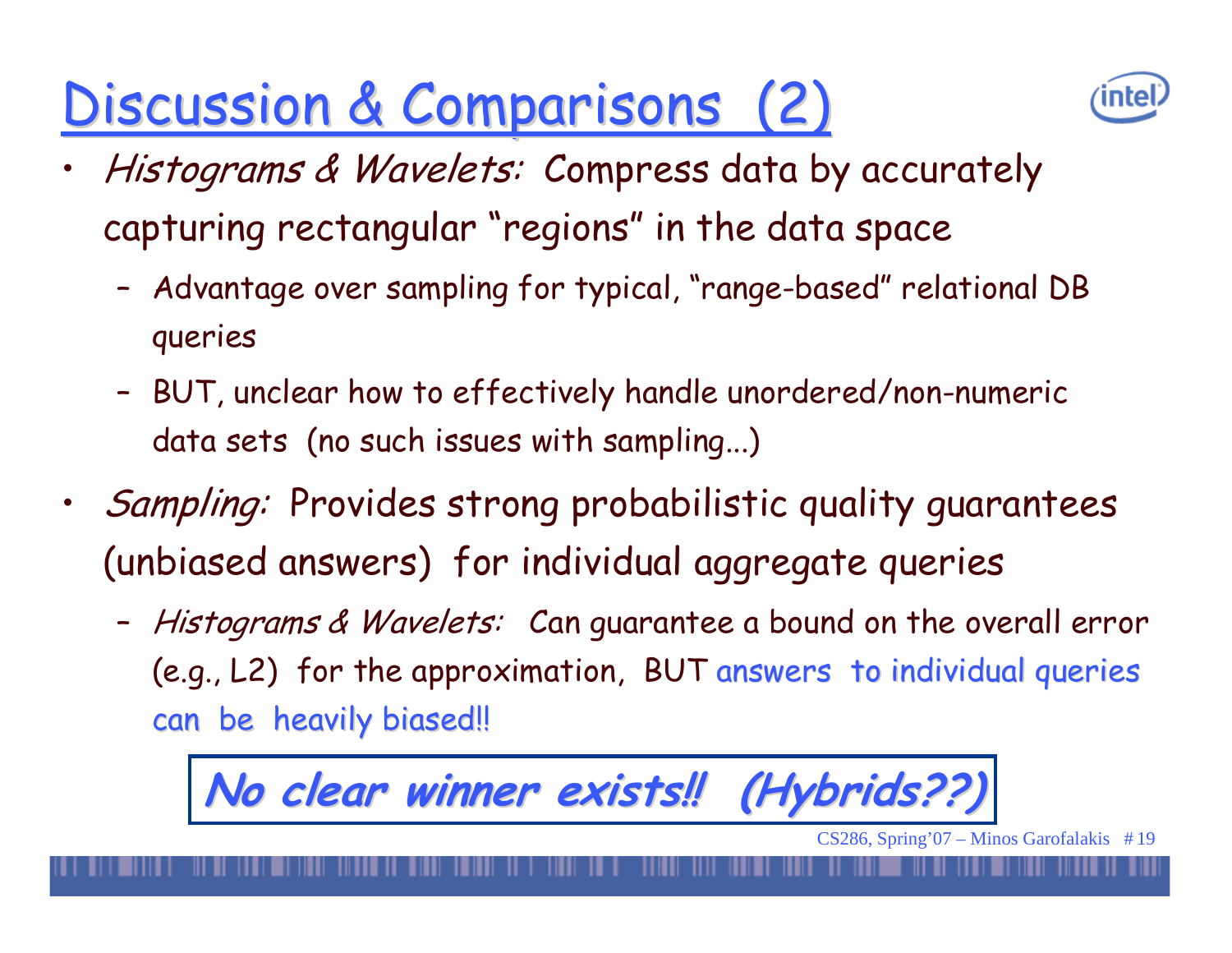## Outline



- Intro & Approximate Query Answering Overview  $\bullet$
- **One-Dimensional Synopses**  $\bullet$
- Multi-Dimensional Synopses and Joins  $\bullet$
- **Set-Valued Queries**  $\bullet$
- Discussion & Comparisons  $\bullet$
- Advanced Techniques & Future Directions  $\bullet$ 
	- Dependency-based Synopses
	- Streaming Data
	- XML Synopses
- Conclusions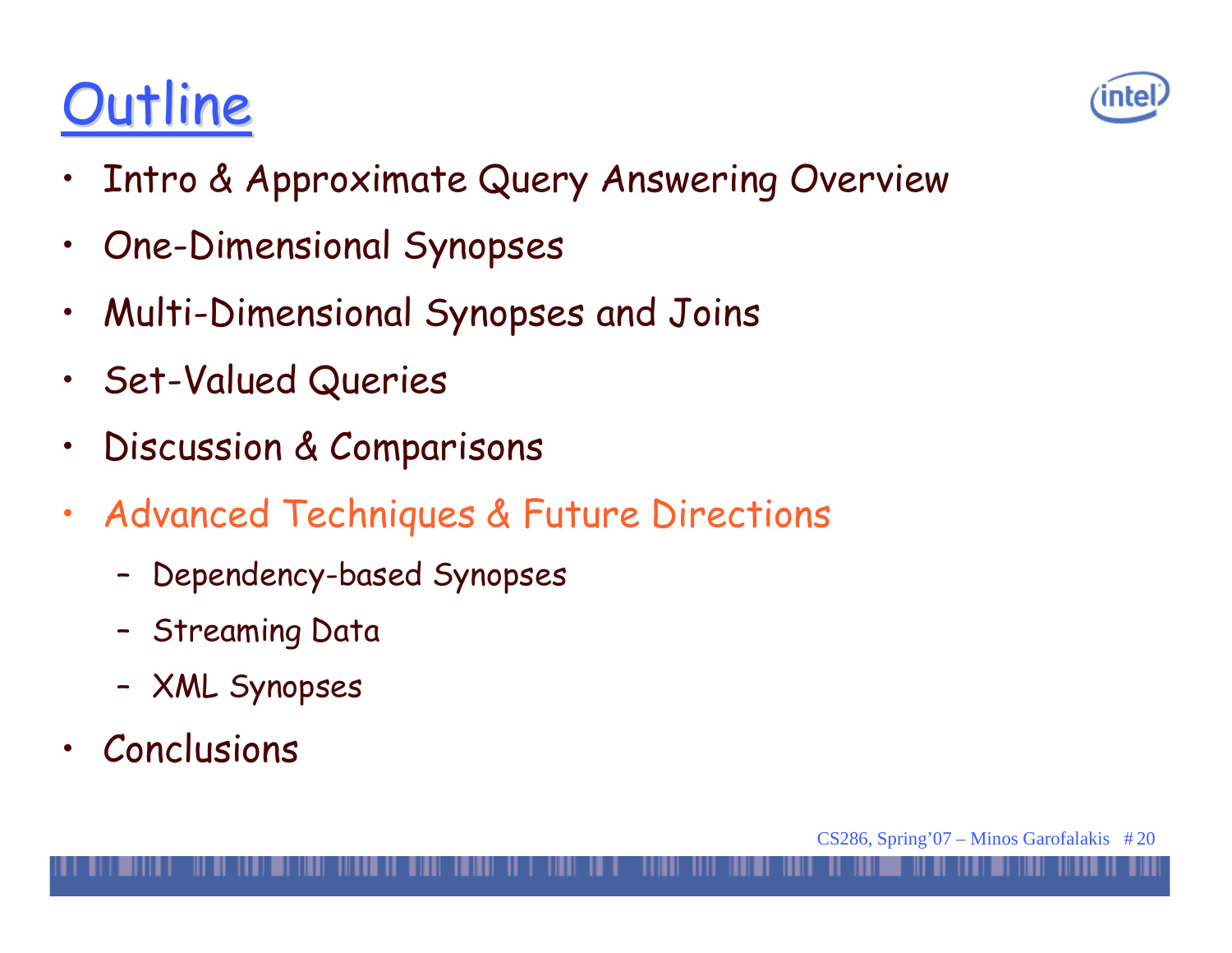

- Extremes in terms of the underlying correlations!!  $\bullet$
- Dependency-Based Histograms: explore space between extremes  $\bullet$ by explicitly identifying data correlations/independences
	- Build a *statistical interaction model* on data attributes
	- Based on the model, build a collection of low-dimensional histograms
	- Use this histogram collection to provide approximate answers
- General methodology, also applicable to other synopsis  $\bullet$ techniques (e.g., wavelets)  $CS286$ , Spring'07 – Minos Garofalakis #21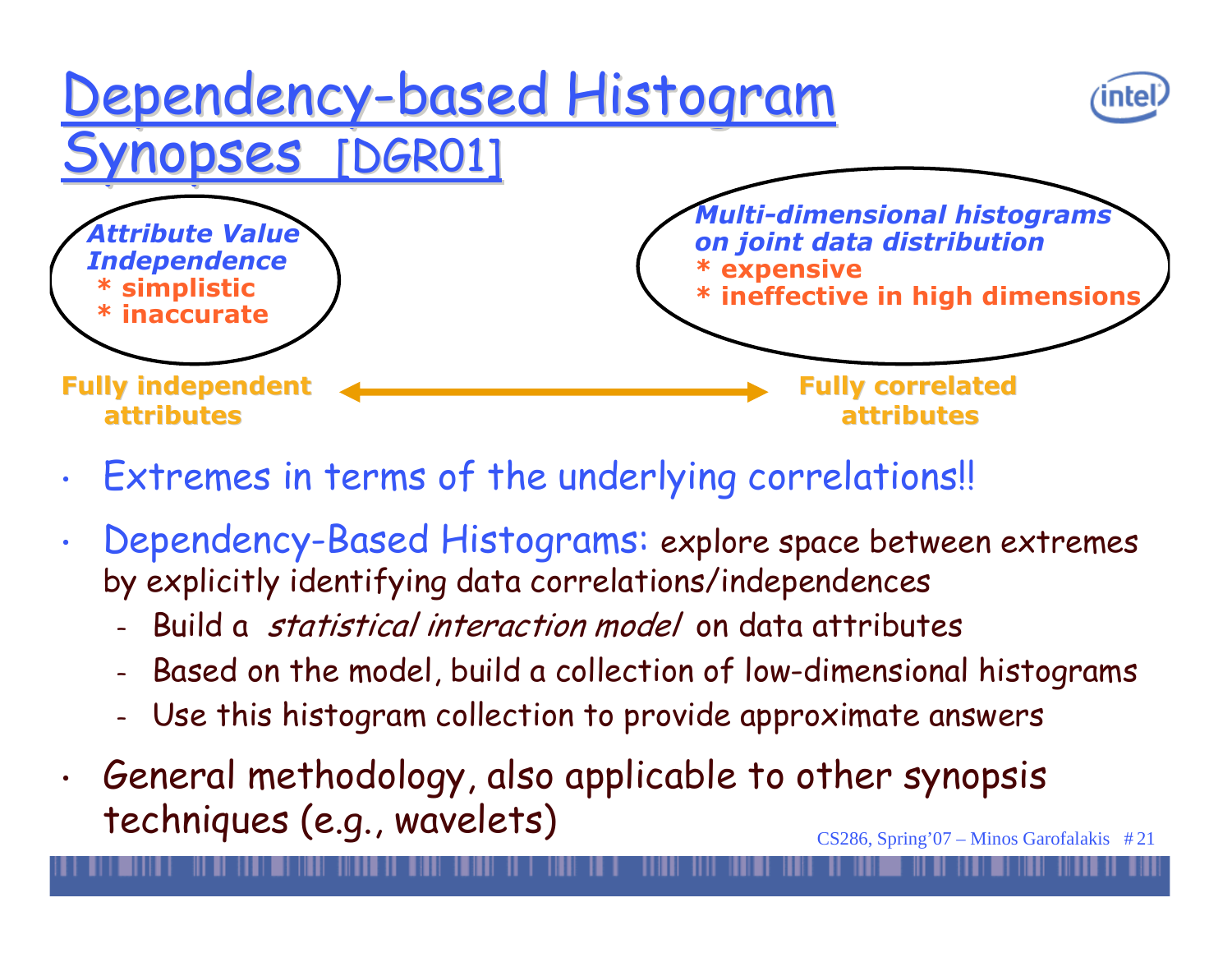## Dependency-based Histograms

- 
- Identify (and exploit) attribute correlation and independence  $\bullet$ 
	- Partial Independence:

```
p(salary, height, weight) = p(salary) * p(height, weight)
```
- Conditional Independence:

 $p(salary, age | YPE) = p(salary | YPE) * p(age | YPE)$ 

- Use forward selection to build a *decomposable statistical model*  $\bullet$ [BFH75], [Lau96] on the attributes
	- A, D are conditionally independent given B, C
		- $\cdot$  p(AD|BC) = p(A|BC) \* p(D|BC)
	- Joint distribution
		- $p(ABCD) = p(ABC) * p(BCD) / p(BC)$
	- Build histograms on model cliques



- Significant accuracy improvements (factor of 5) over pure MHIST
- New histogram construction & usage algorithms, etc.  $\bullet$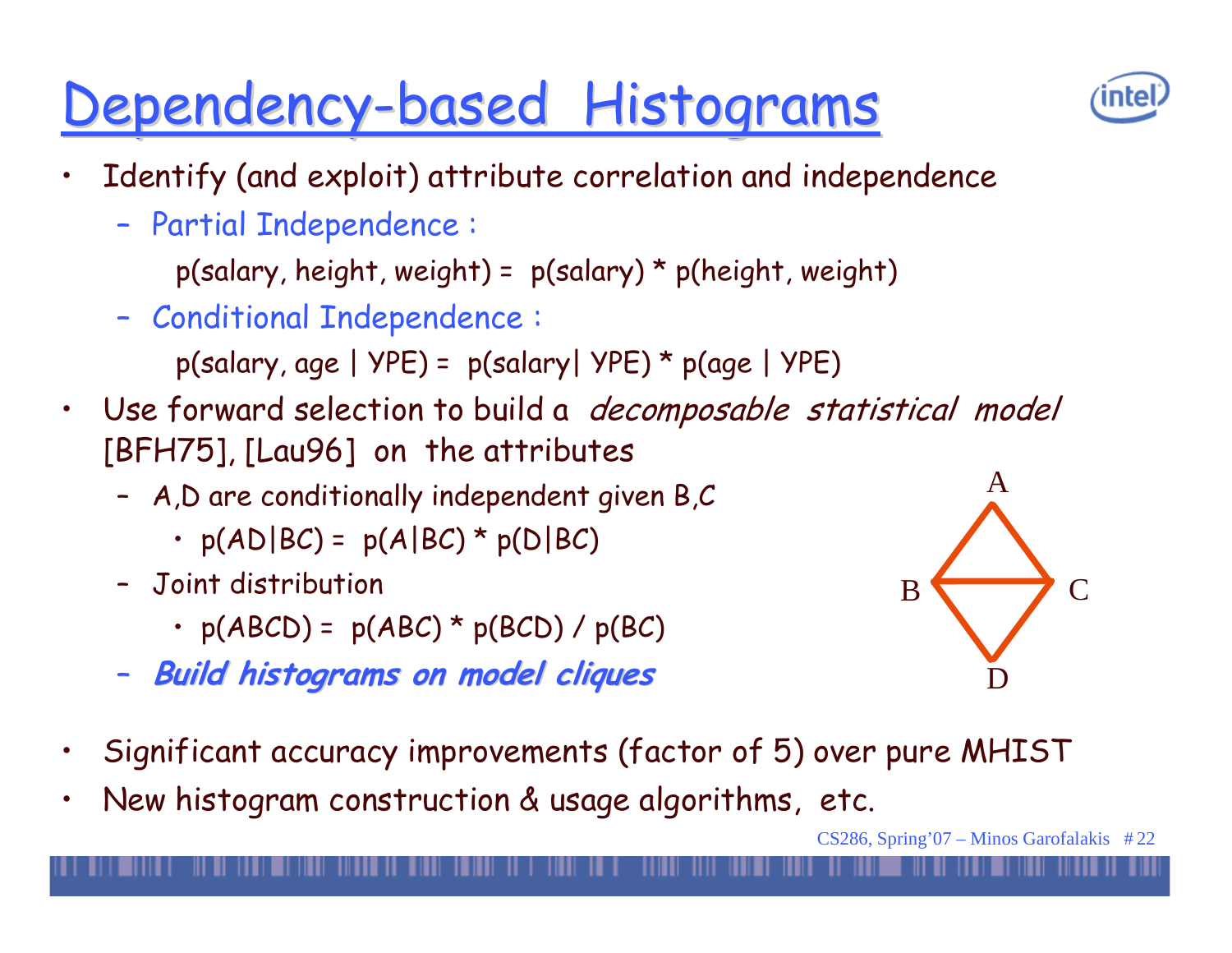#### <u> Workload-tuned Biased Sampling --</u> **Congressional Samples [AGP00]**



- Decision support queries routinely segment data into groups & then aggregate the information within each group
	- Each table has a set of "grouping columns": queries can group by any subset of these columns
- Goal: Maximize the accuracy for all groups (large or small) in each Group-by query
	- E.g., census DB with state (s), gender(g), and income (i)
	- Q: Avg(i) group-by s : seek good accuracy for all 50 states
	- Q: Avg(i) group-by s,g : seek good accuracy for all 100 groups
- Technique: Congressional Samples
	- House: Uniform sample: good for when no group-by
	- Senate: Same size sample per group when use all grouping columns: good for queries with all columns
	- Congress: Combines House & Senate, but considers all subsets of grouping columns, and then scales down  $CS286$ , Spring'07 – Minos Garofalakis #23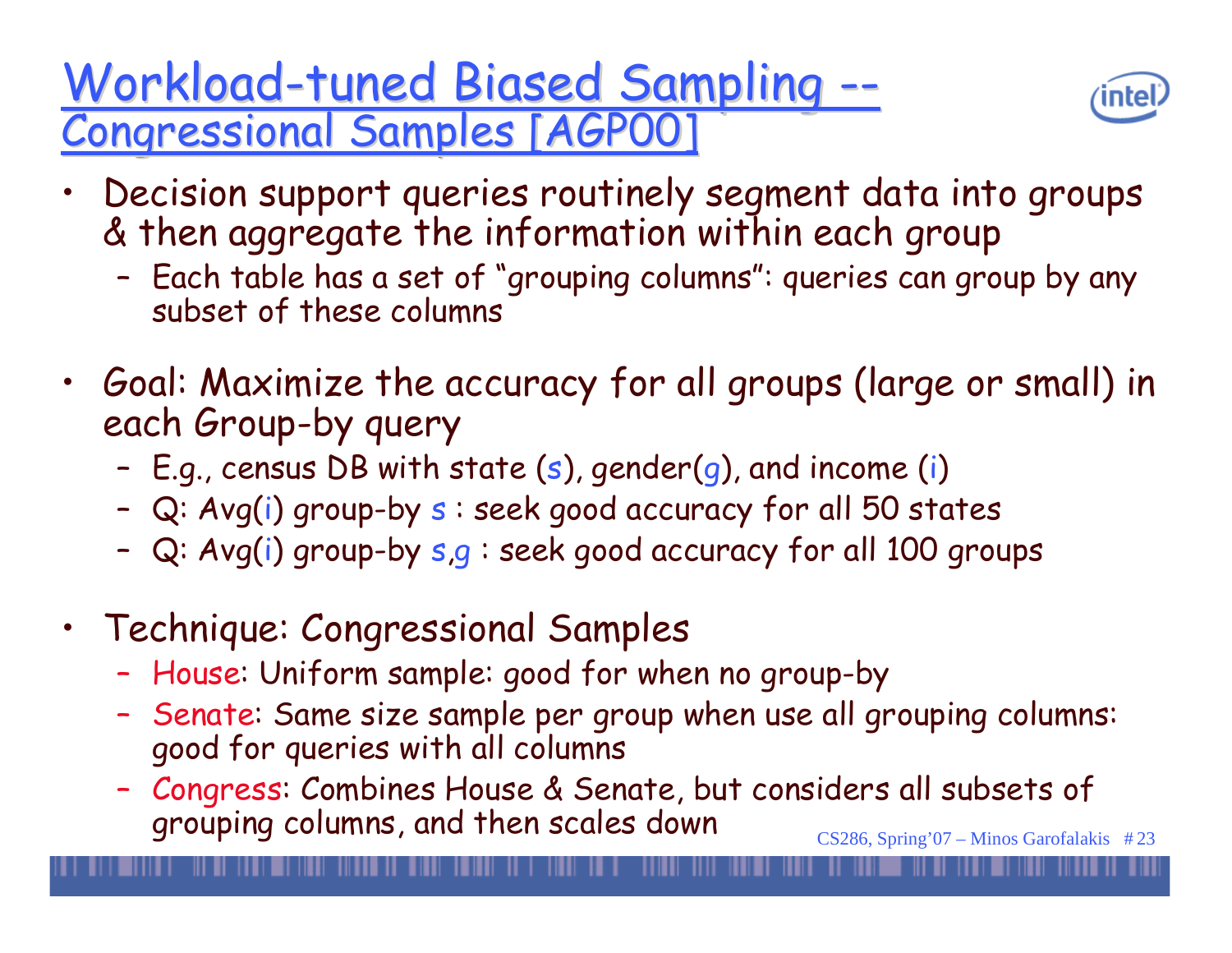#### **Workload-tuned Biased Sampling --CICLES [GLROO]**



- Biased sampling scheme that *dynamically adapts* to query workload
	- Exploit data locality -- more focus (i.e., #sample points) in frequently-queried regions
	- Let  $Q = \{q1, q2, ...\}$  be a query workload,  $R(qi)$  = subset of R used in answering query qi
	- L(R, Q) = Extension of R wrt Q = R  $\bigcup_{ai \in O}(q_i)$  (multiset of tuples)

#### *Icicle:* Uniform random sample of L(R,Q)

- Incrementally maintained and adapt ("self-tune") to workload through  $\bullet$ Reservoir Sampling technique [Vit85]
- *Unbiased Icicle estimators:* New formulas to account for duplicates  $\bullet$ and bias in sample selection
- *Provably better* (smaller variance) than uniform for "focused" queries  $\bullet$ (that follow the workload model)  $CS286$ , Spring'07 – Minos Garofalakis #24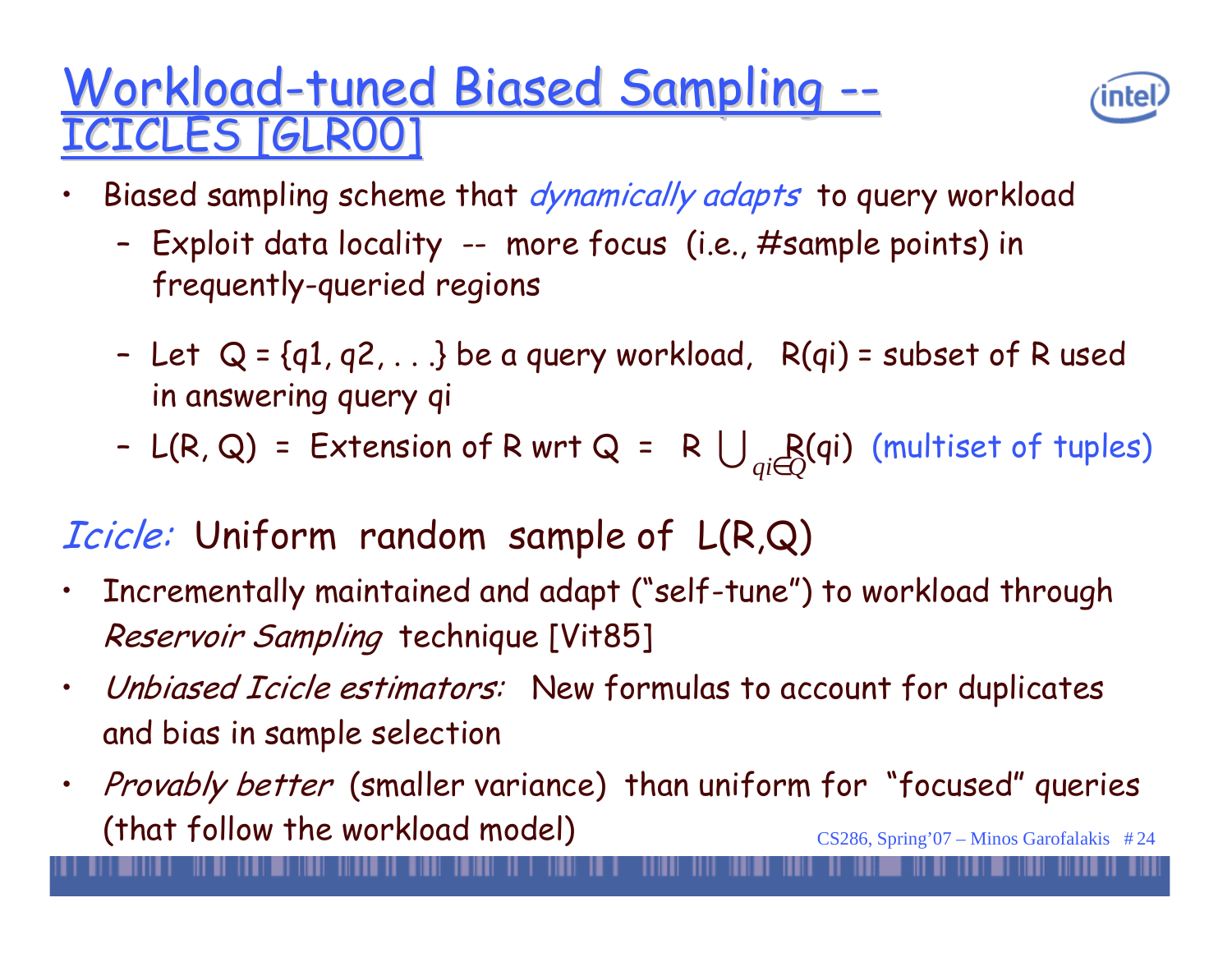#### Workload-tuned Biased Sampling --Lifted Workloads [CDN01]



- Formulate sample selection as an optimization problem
	- Minimize query-answering error for a given workload model
- Technique for "lifting a fixed workload W" to produce a probability  $\bullet$ distribution over all possible queries
	- Similar to kernel density estimation (queries in W = "sample points")



 $prob(q|W) = parameteric$ function of q's overlap with queries in W

"Fundamental regions" induced by W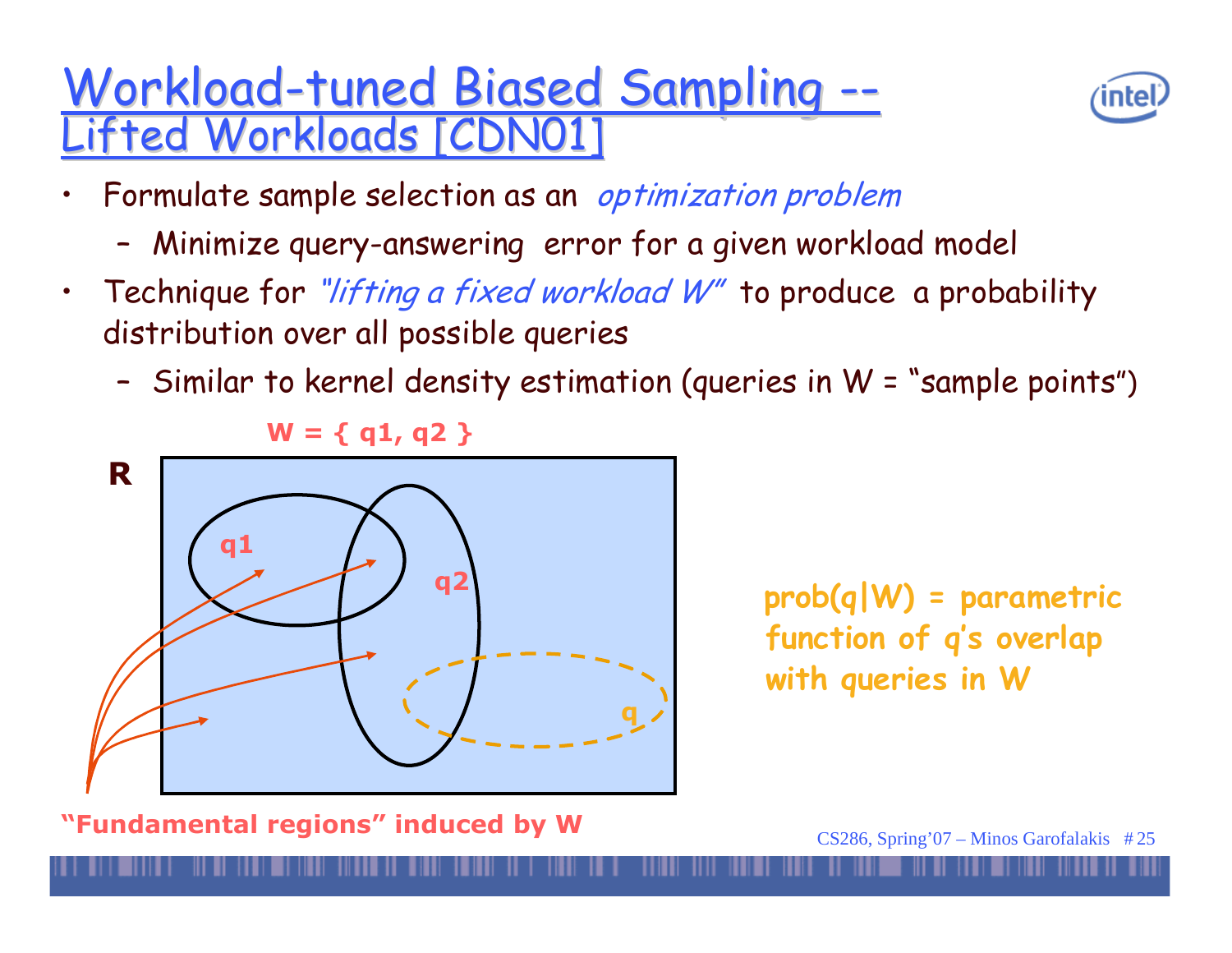#### **Workload-tuned Biased Sampling --**Lifted Workloads



- Problem: Find sample of size k that minimizes expected error for a  $\bullet$ given "lifted" workload
- Solution: Stratified sampling [Coc77]  $\bullet$ 
	- Collection of uniform samples (of total size k) over disjoint subsets ("strata") of the population
	- Much better estimates when variance within strata is small [Coc77]
- *Stratification:* Selecting appropriate partitioning of R  $\bullet$ 
	- Using "fundamental regions" as strata is optimal for COUNT
	- For SUM, partition "fundamental regions" further to reduce variance of the aggregated attribute (Neymann technique [Coc77])
- Allocation: Dividing k among strata  $\bullet$ 
	- Closed form solutions (valid under certain simplifying assumptions)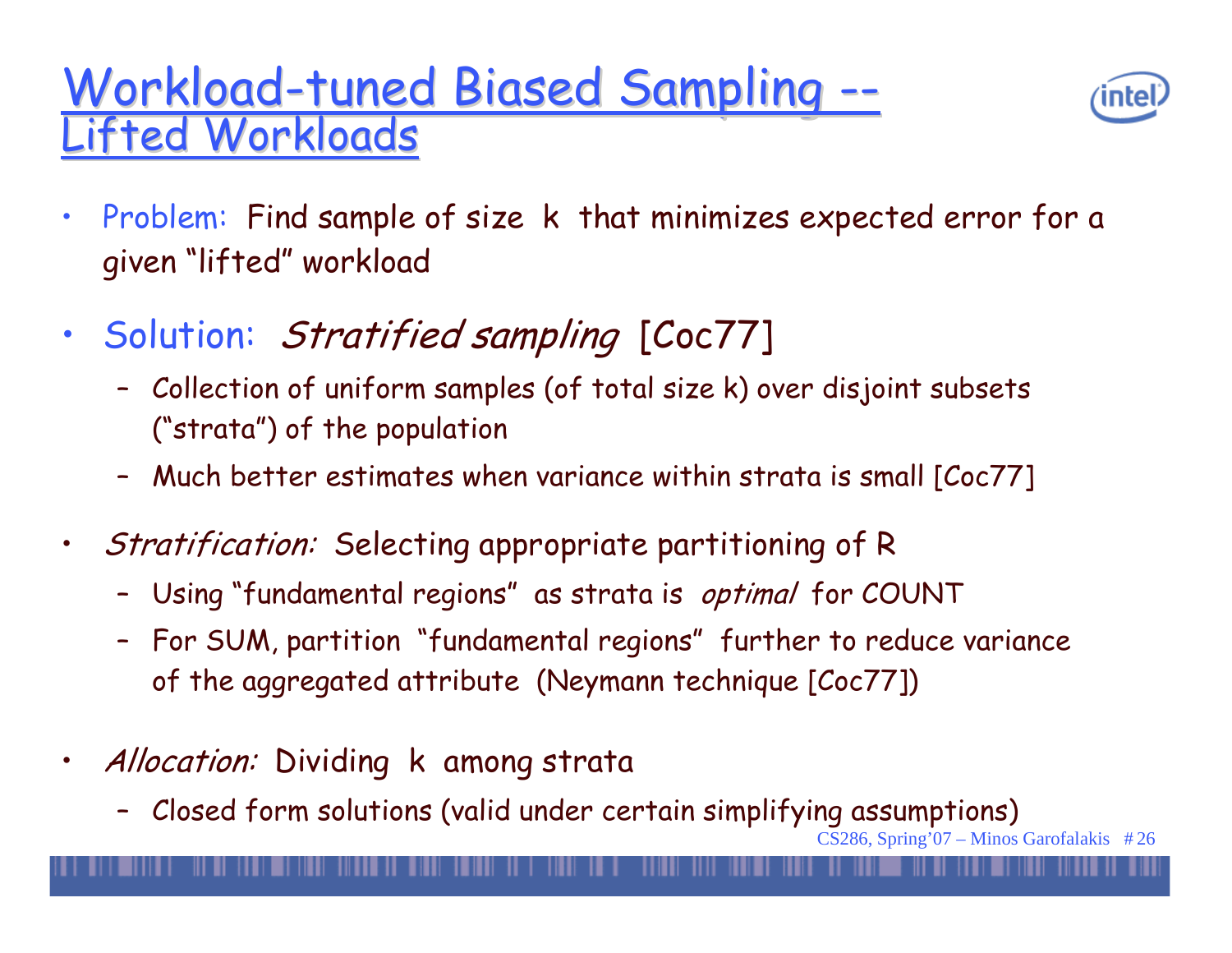## Data Streams



- $\bullet$ • Data is continually arriving. Collect & maintain synopses on the data. Goal: Highly-accurate approximate answers
	- State-of-the-art: Good techniques for narrow classes of queries
	- $\overline{\phantom{a}}$ - E.g., Any one-pass algorithm for collecting & maintaining a synopsis can be used effectively for data streams
- $\bullet$ • Alternative scenario: A collection of data sets. Compute a compact **sketch** of each data set & then answer queries (approximately) comparing the data sets
	- --- E.g., detecting near-duplicates in a collection of web pages: Altavista
	- --- E.g., estimating join sizes among a collection of tables [AGM99]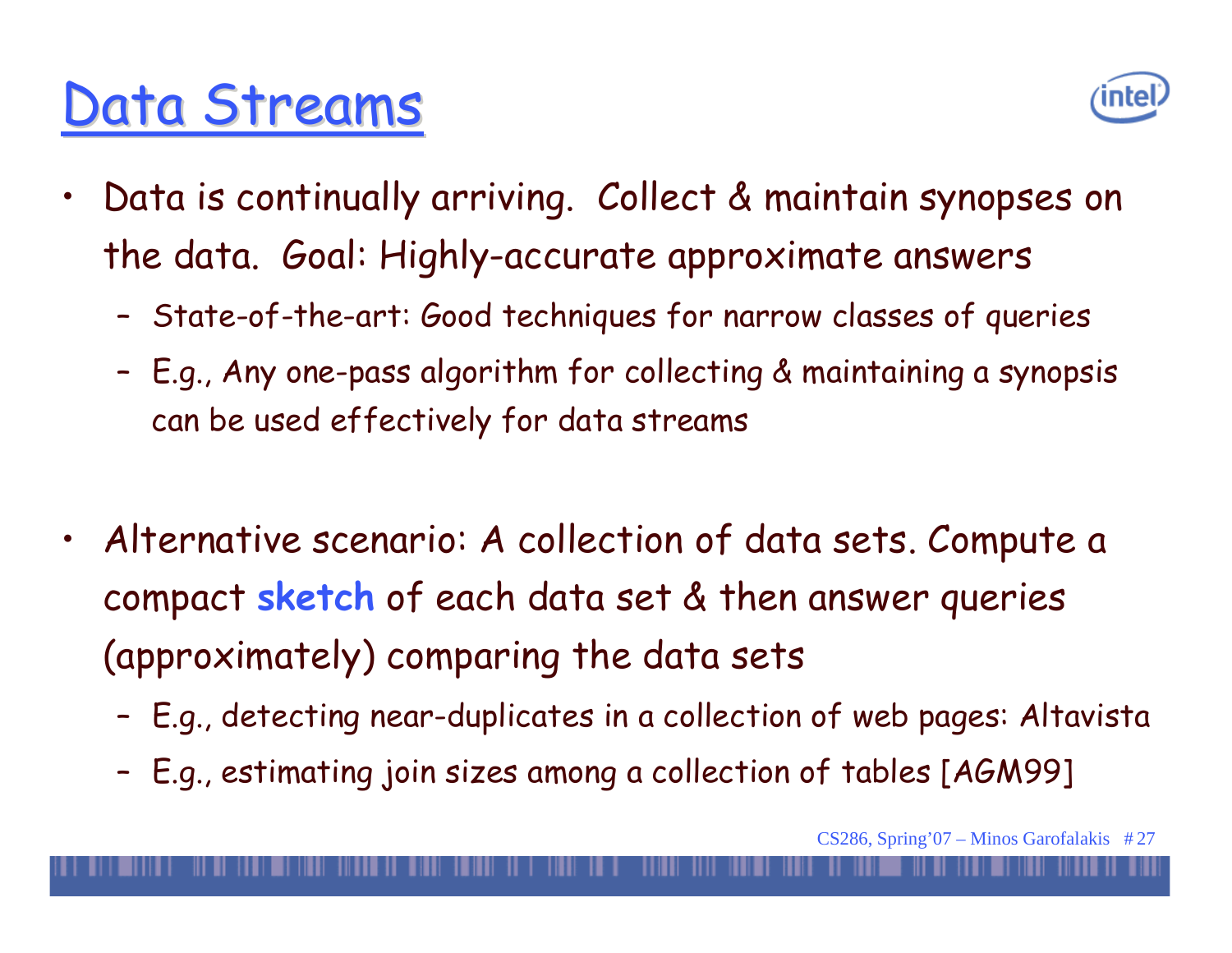## Looking Forward...



- Optimizing queries for approximation  $\bullet$ 
	- e.g., minimize length of confidence interval at the plan root
- Exploiting mining-based techniques (e.g., decision trees) for data reduction and approximate query processing
	- see, e.g., [BGR01], [GTK01], [JMN99]
- Dynamic maintenance of complex (e.g., dependency-based  $\bullet$ [DGR01] or mining-based [BGR01]) synopses
- Synopses and approximate query processing for richer data models and data streams
	- e.g., XPath/XQuery over XML databases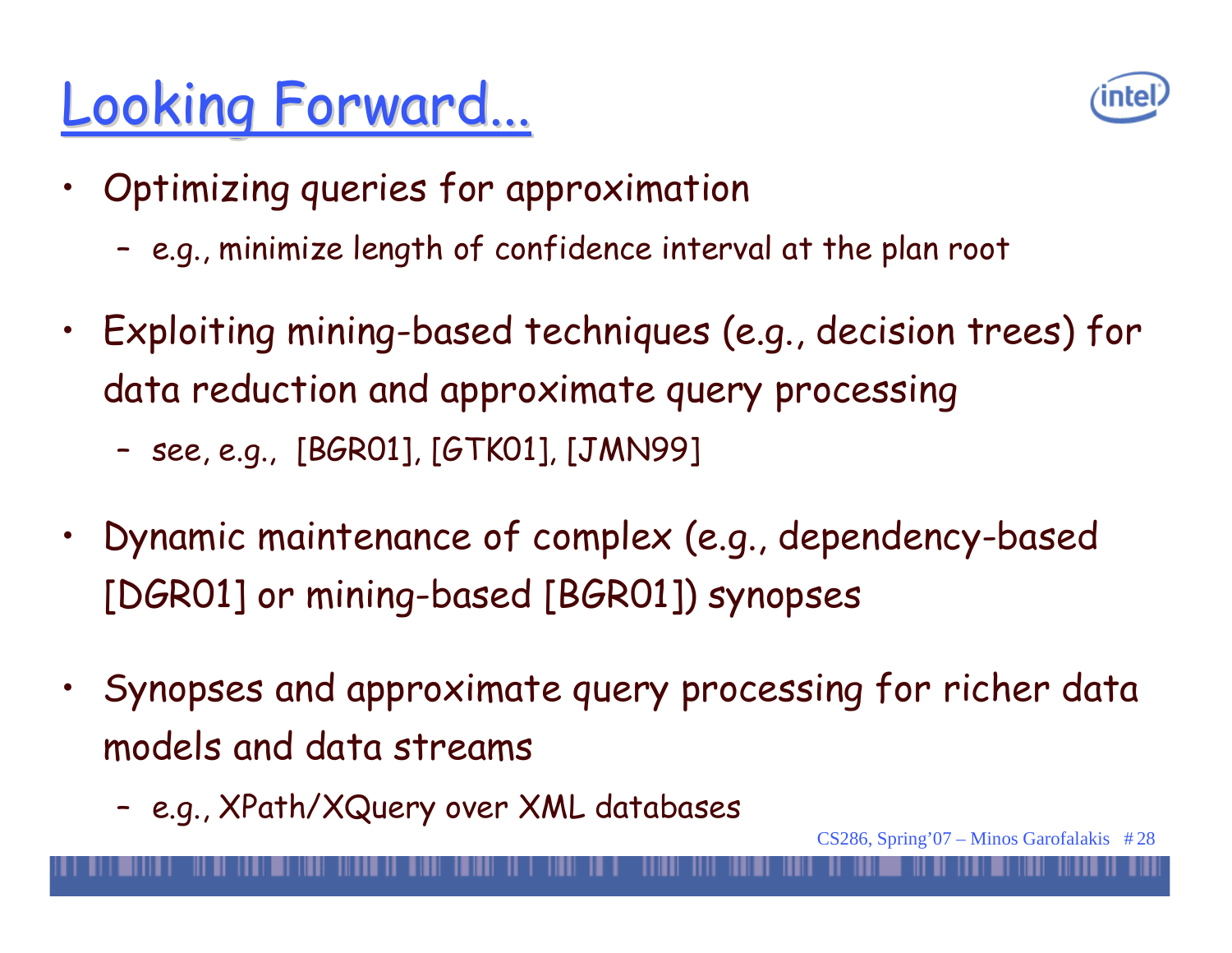## XML Data (Text)



<?xml version="1.0" encoding="UTF-8" standalone="yes"?>

<booklist>

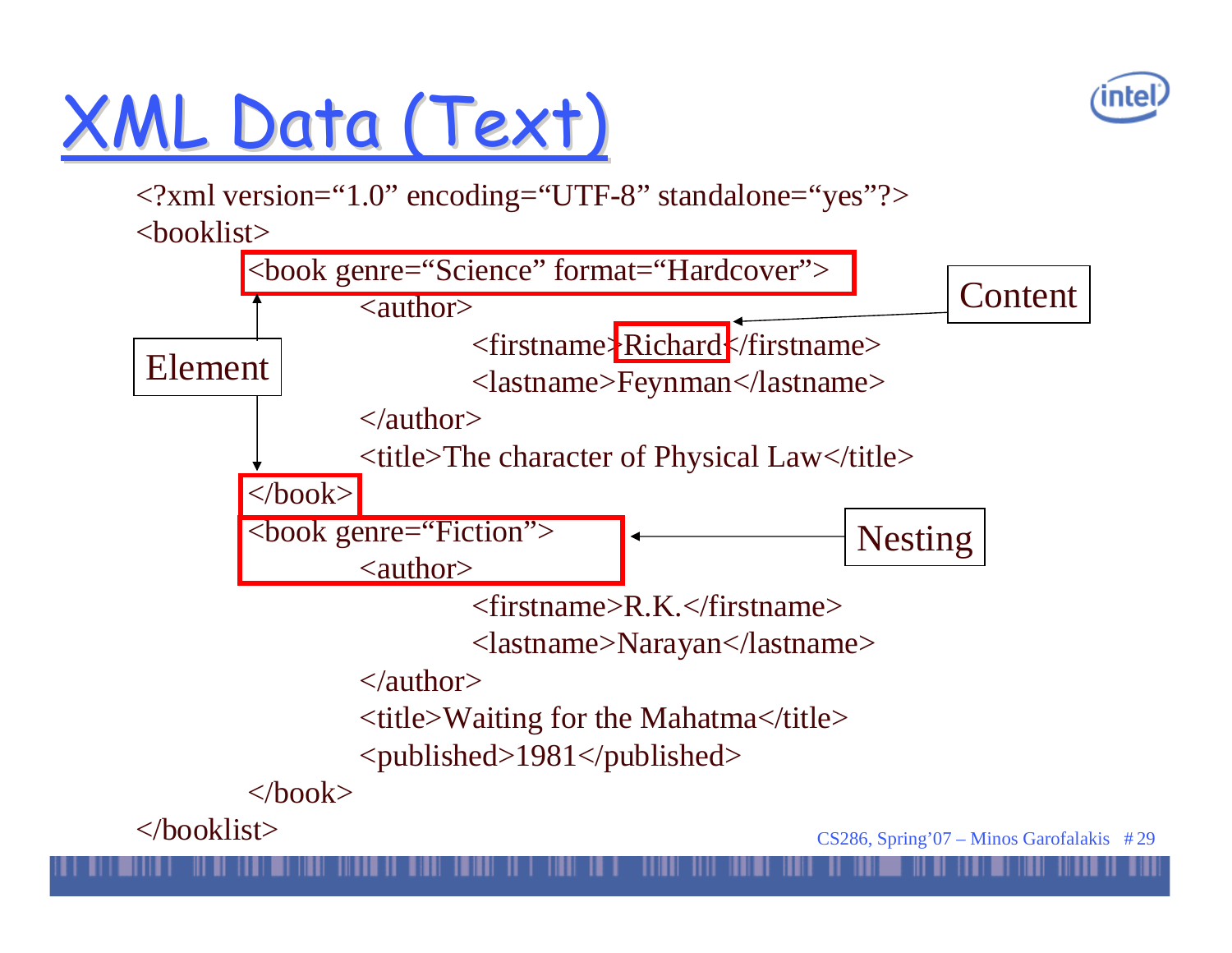

## XML Data (Tree)

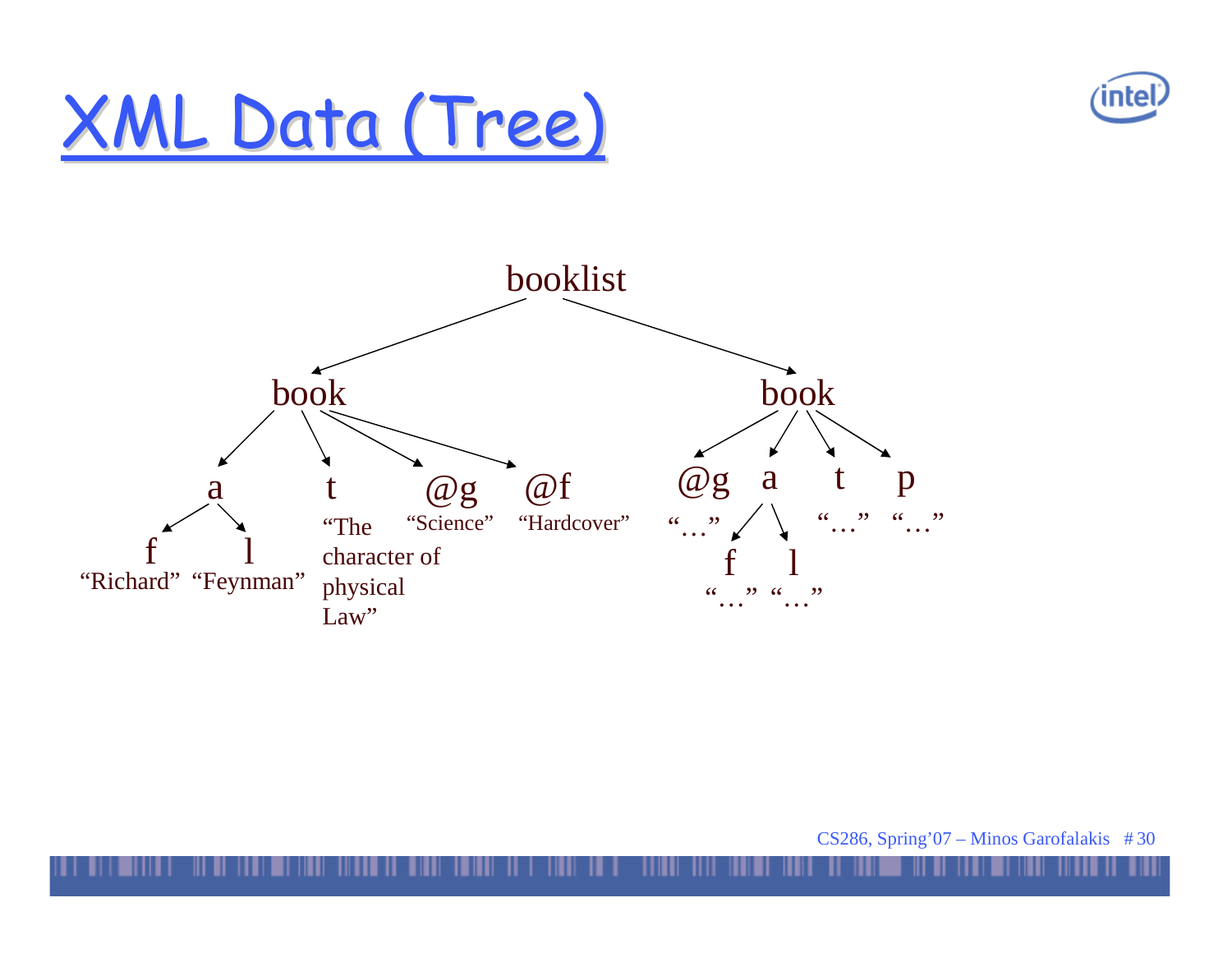

## **XML Basics**

- · Elements
	- Encode "concepts" in the XML database
	- Nesting denotes association/inclusion
- · Attributes
	- Record information specific to an element (e.g., the genre of a book)
- · References
	- Links between elements in different parts of the document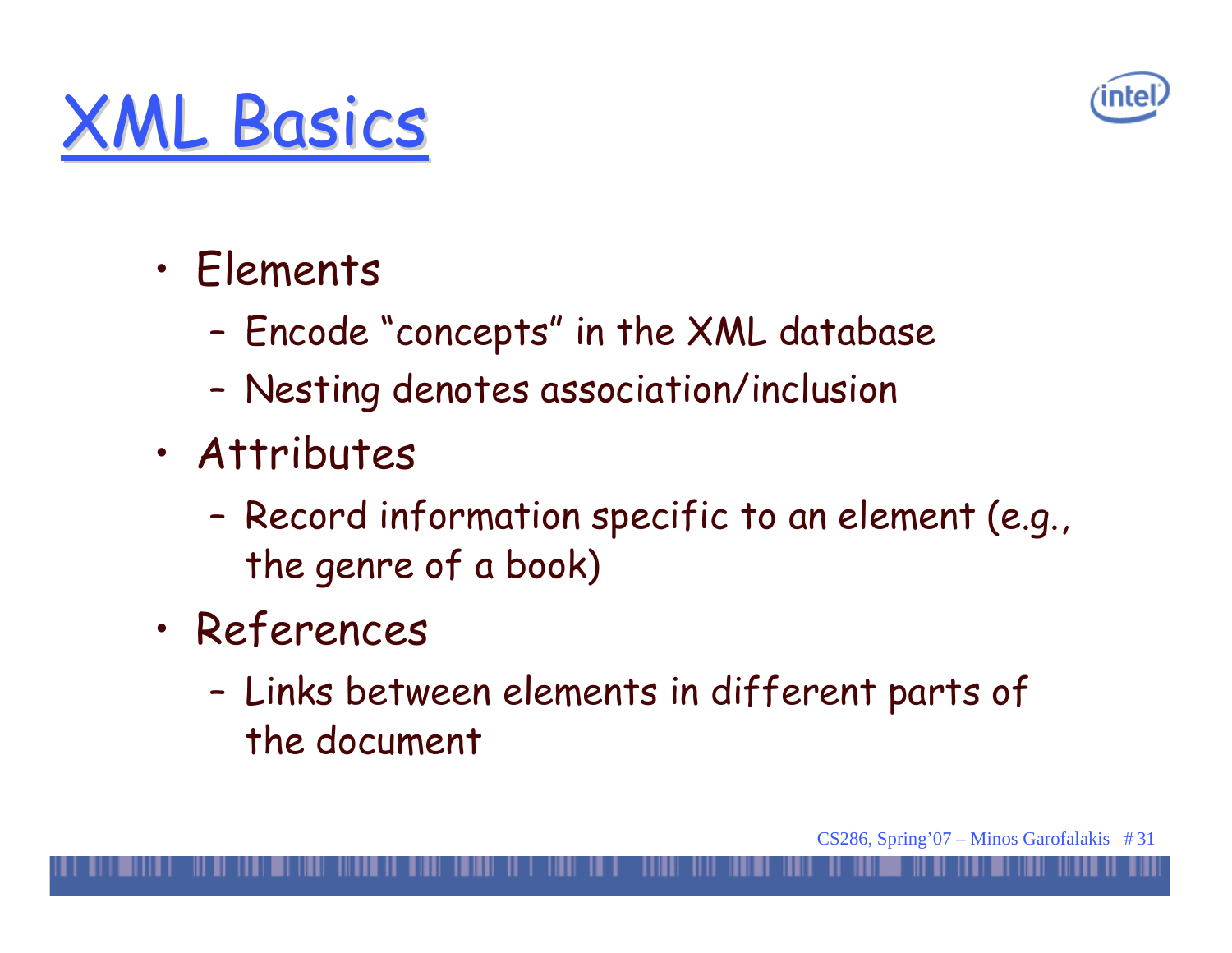## XML vs. Relational Data









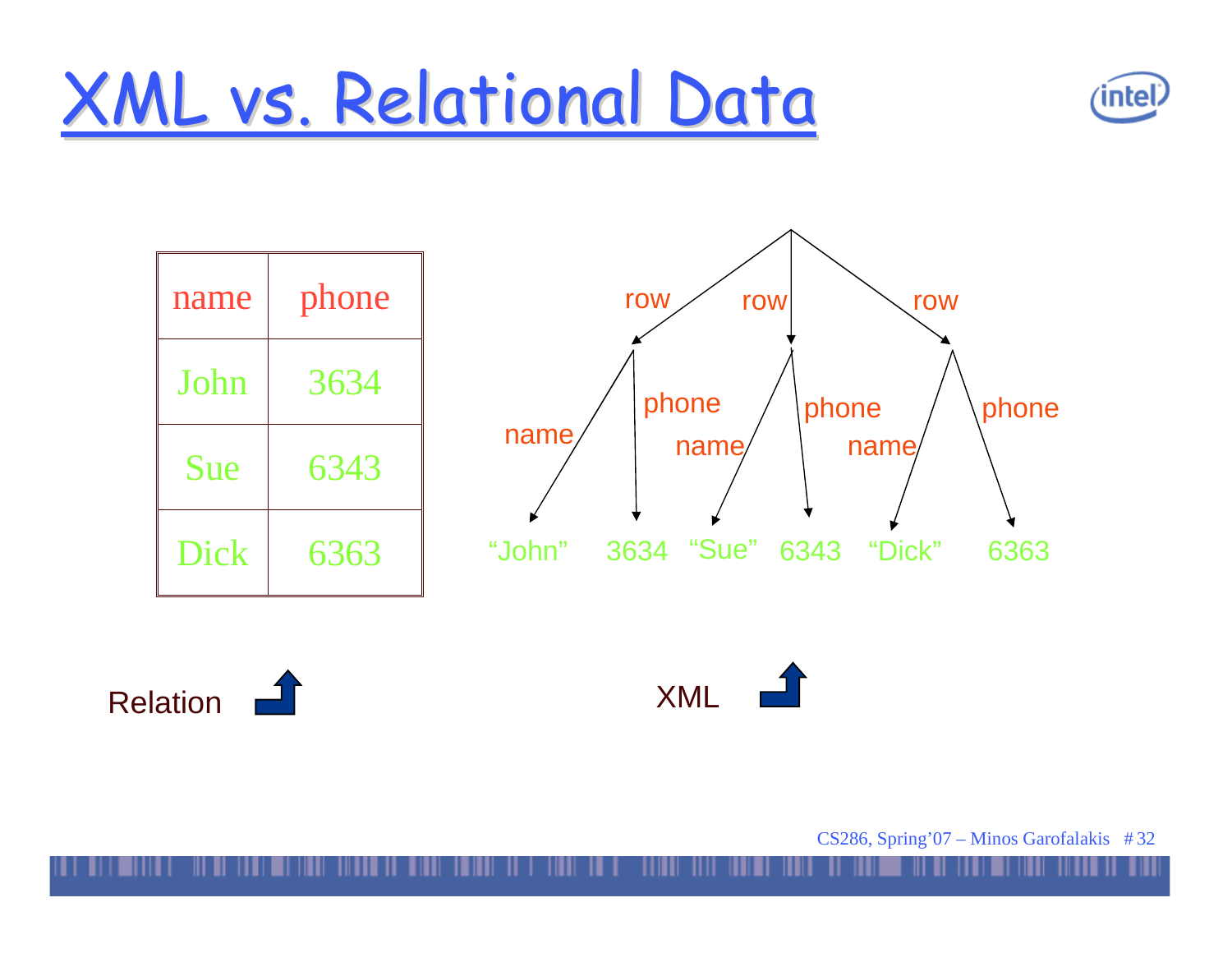



- A relation instance is basically a tree with:
	- Unbounded fanout at level 1 (i.e., any # of rows)
	- Fixed fanout at level 2 (i.e., fixed # fields)
- XML data is essentially an arbitrary tree  $\bullet$  .
	- Unbounded fanout at all nodes/levels
	- Any number of levels
	- Variable # of children at different nodes, variable path lengths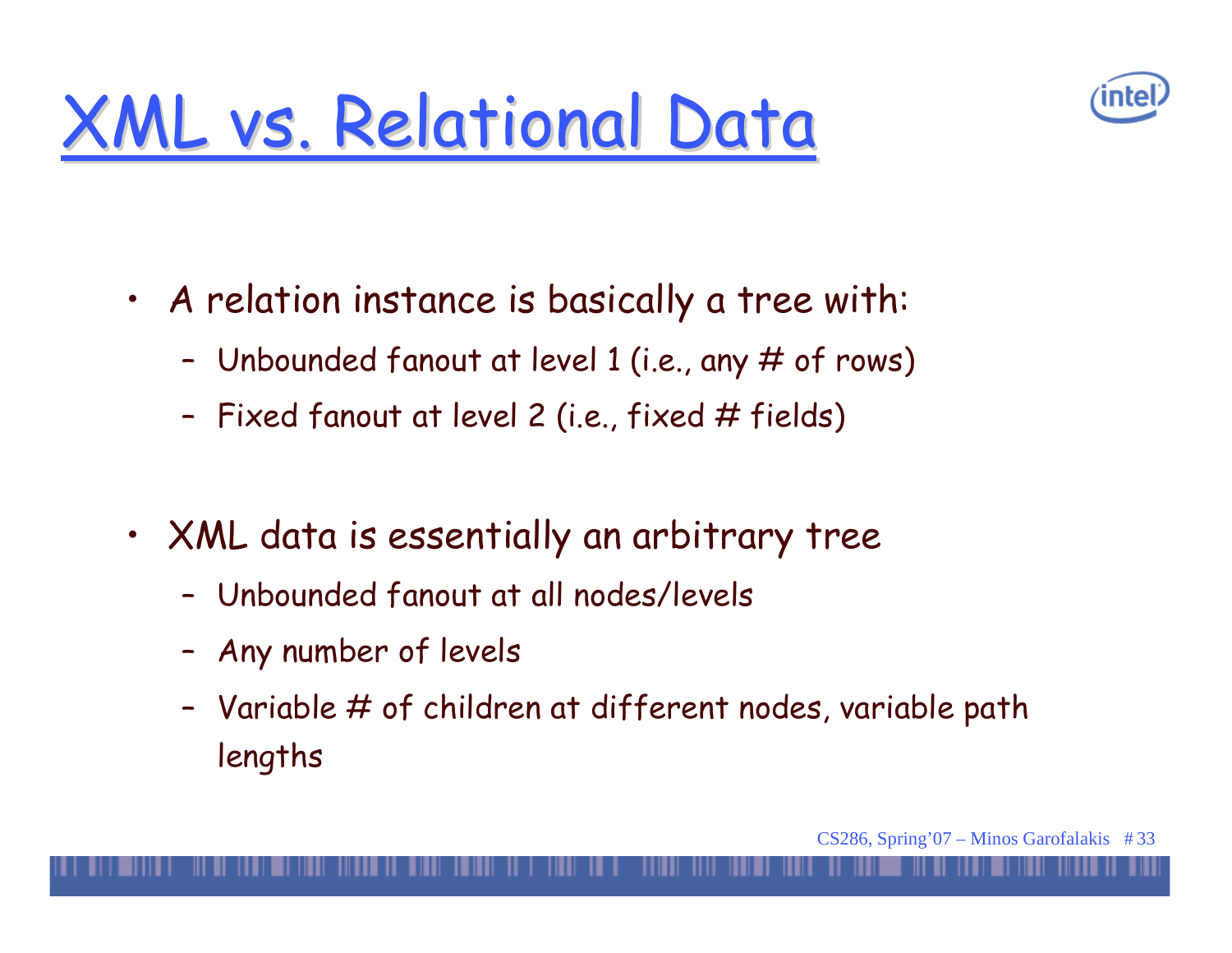

Examples:

- · /booklist/book
- · /booklist/book/author
- · /booklist/book/author/lastname

Given an XML document, the value of a path expression  $p$  is a set of elements (= XML subtrees)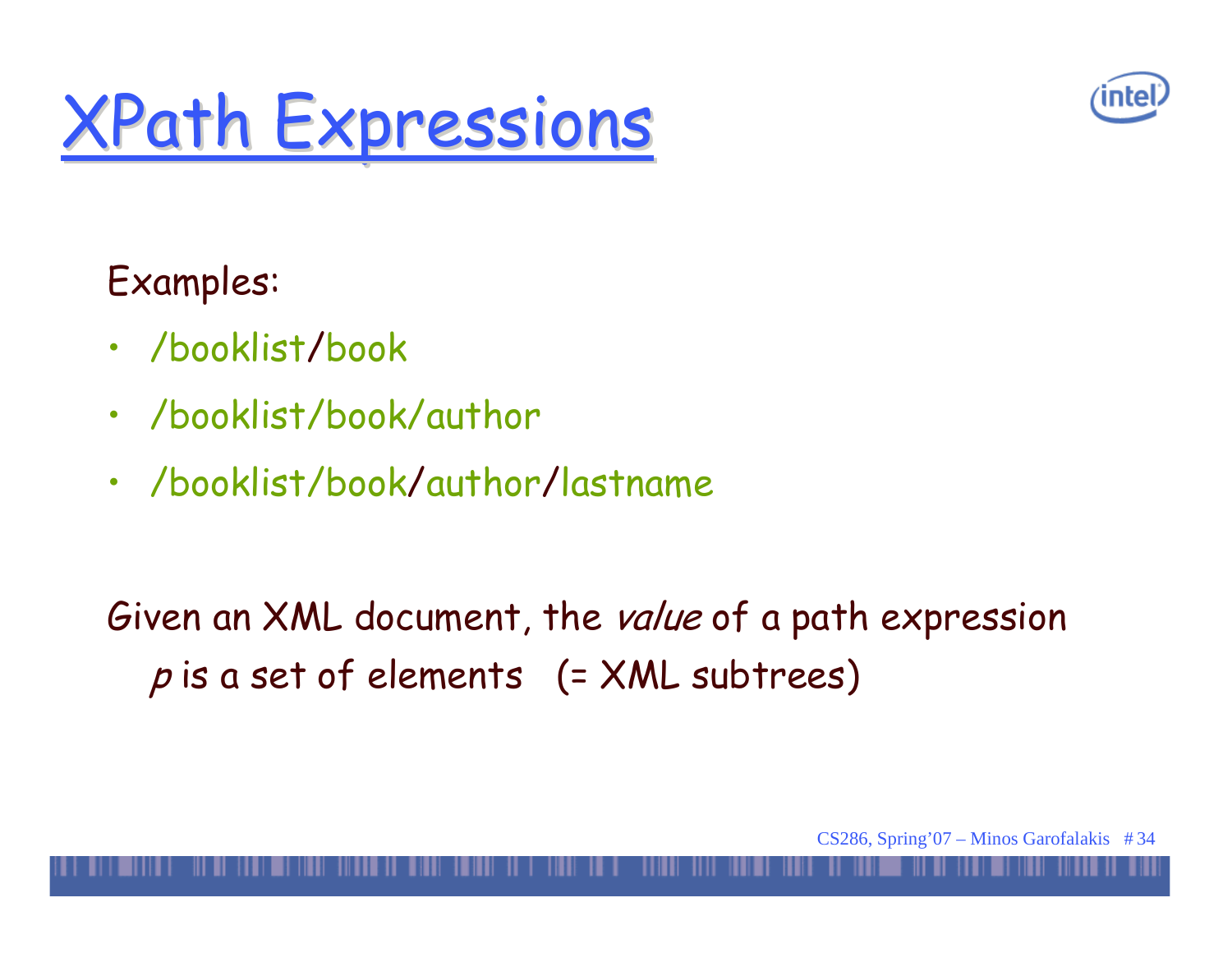



- **XPath expressions**  $\bullet$ 
	- Simple: /A/P/T
	- Branching: /A[B]/P/T
	- Values: /A/P/T[=v11]
- Result is a set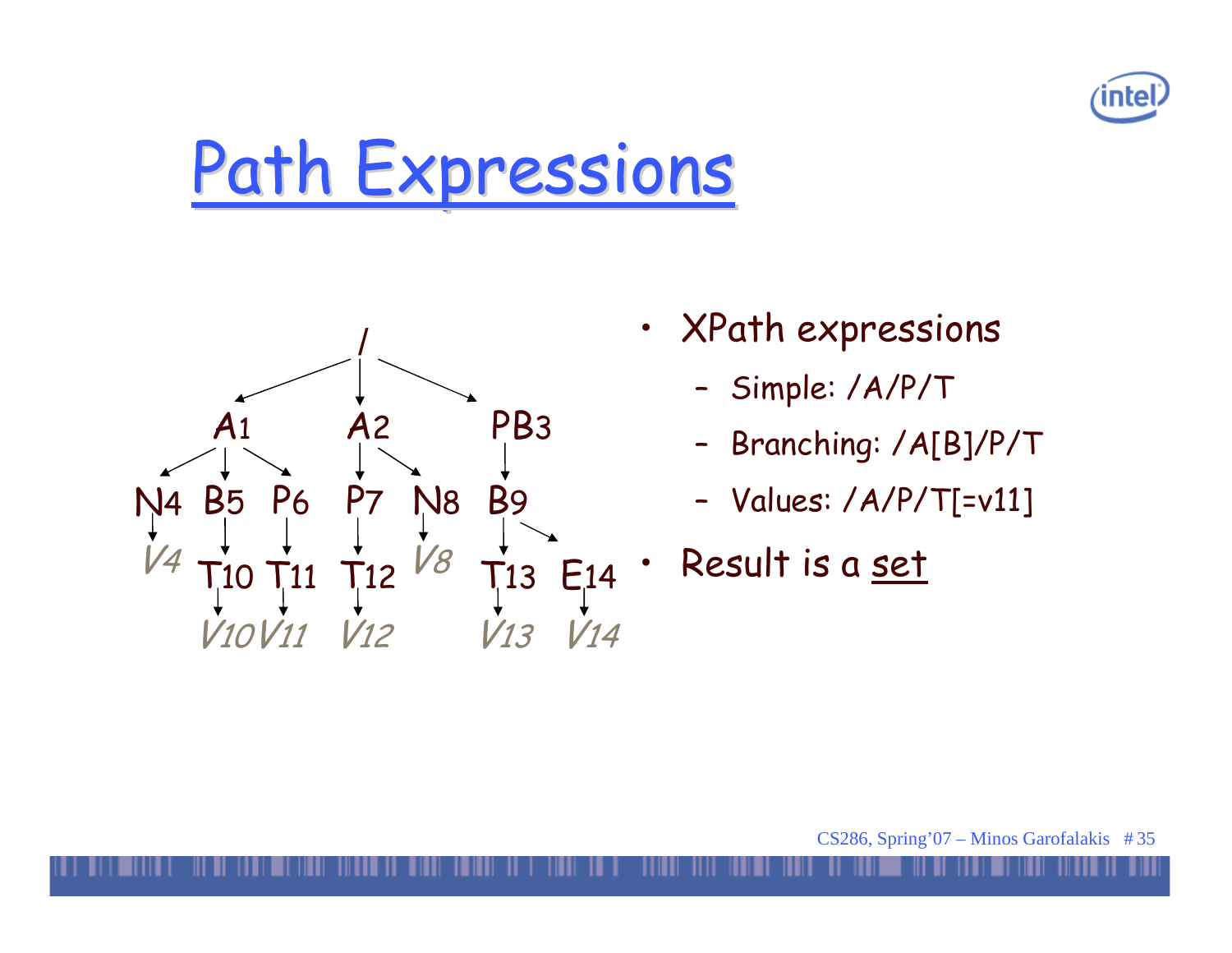



- **XPath expressions**  $\bullet$ 
	- Simple: /A/P/T
	- Branching: /A[B]/P/T
	- Values: /A/P/T[=v11]
- Result is a set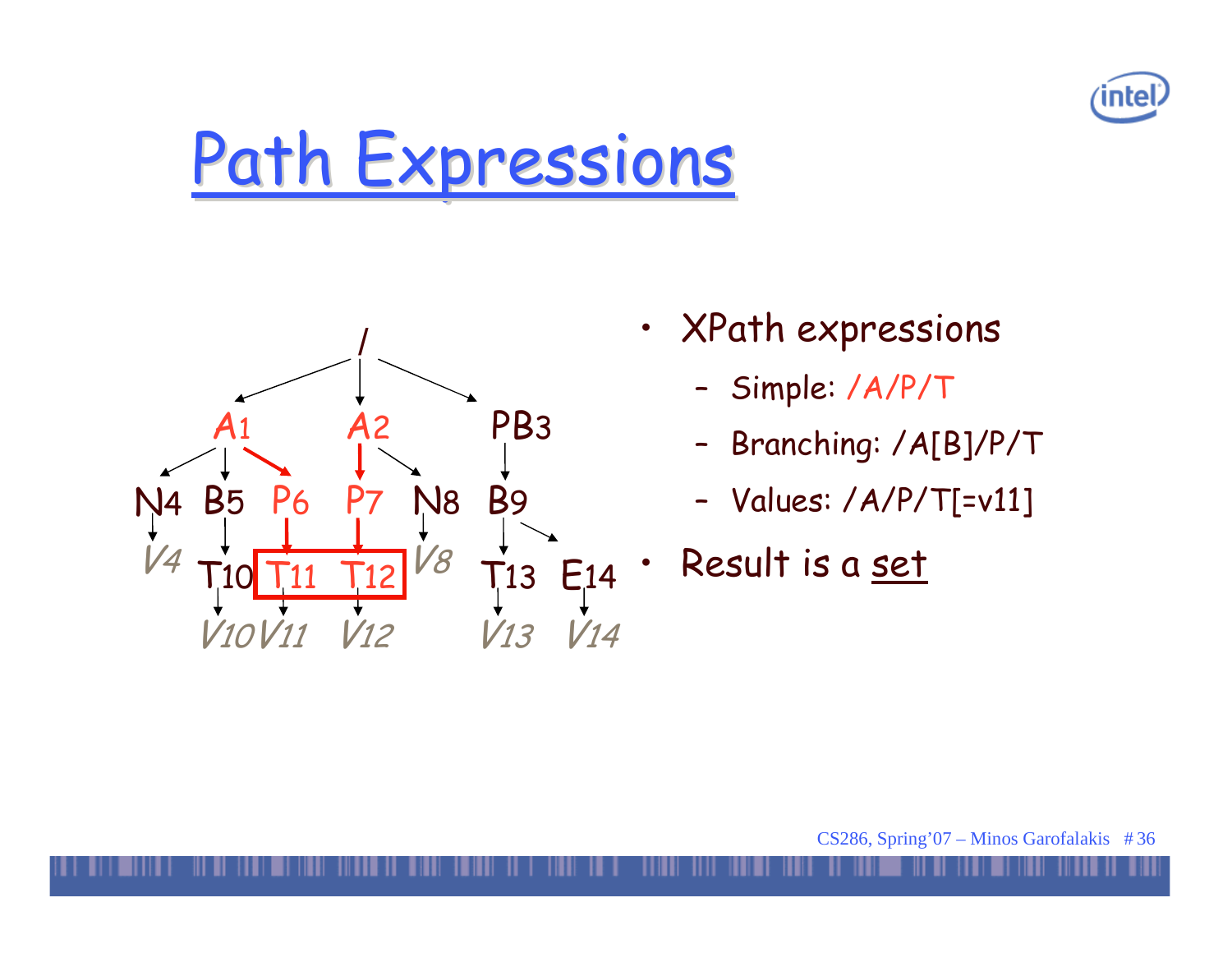



- XPath expressions  $\bullet$ 
	- Simple: /A/P/T
	- Branching: /A[B]/P/T
	- Values: /A/P/T[=v11]
- Result is a set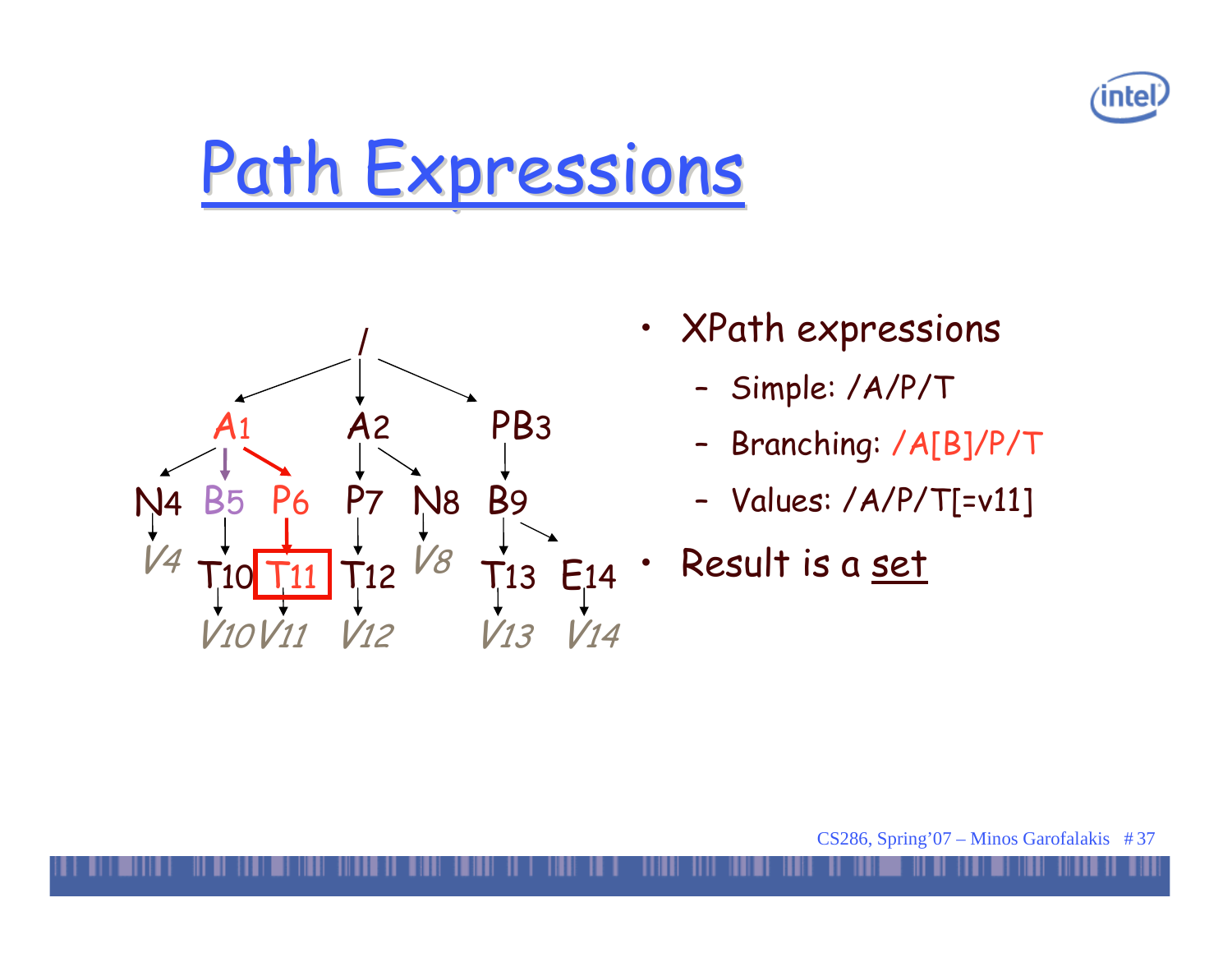



- XPath expressions  $\bullet$ 
	- Simple: /A/P/T
	- Branching: /A[B]/P/T
	- Values: /A/P/T[=v11]
- Result is a set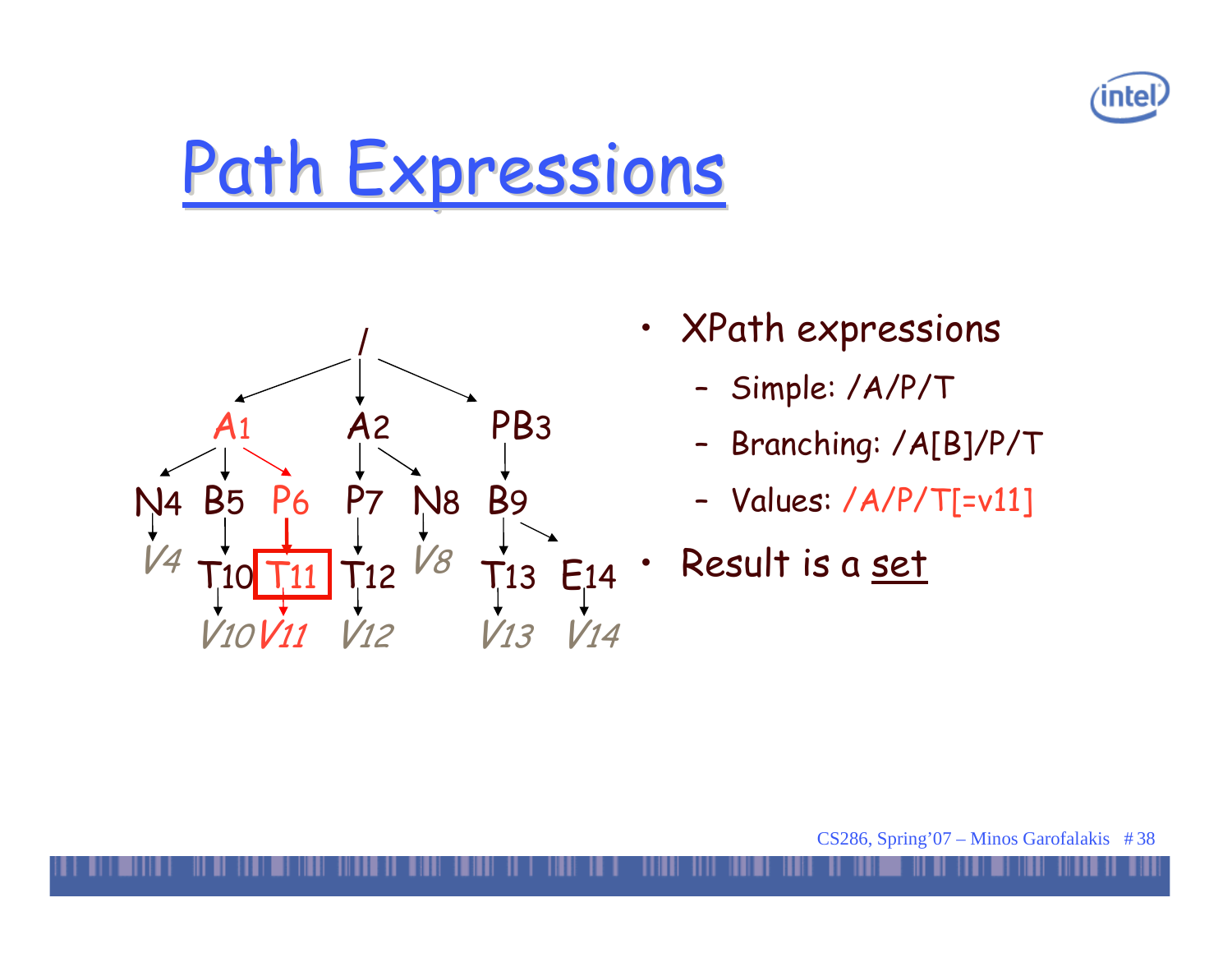



- **XPath expressions**  $\bullet$ 
	- Simple: /A/P/T
	- Branching: /A[B]/P/T
	- Values: /A/P/T[=v11]
- Result is a set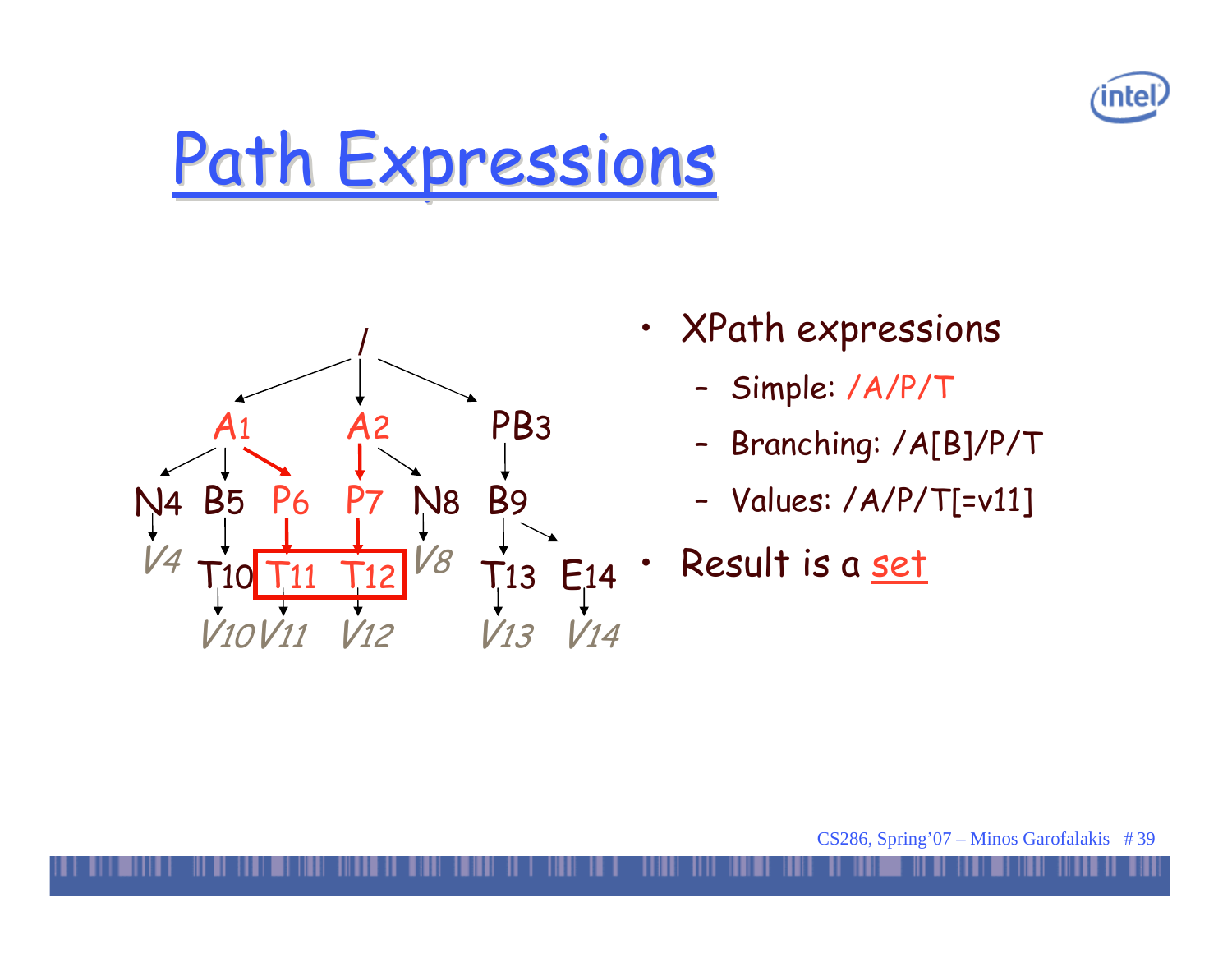## **XPath Syntax**

- · Path wildcards
	- -- // = descendant at any level (or self)
	- Ξ  $^\star$  = any (single) tag
	- -- Example: /booklist//lastname
- $\bullet$ • Query attributes and attribute content
	- Use "@"
	- $\sim$ - Examples: /booklist//book[@format="Paperback"], /booklist//book/@genre
- $\bullet$ Branching predicates: A[pred]
	- Predicate on A's subtree using *logical connectives* (and, or, etc.), path expressions, built-in functions (e.g., contains()), etc.
	- $\overline{\phantom{a}}$ - Example: //author[contains(./lastname, "Fey")]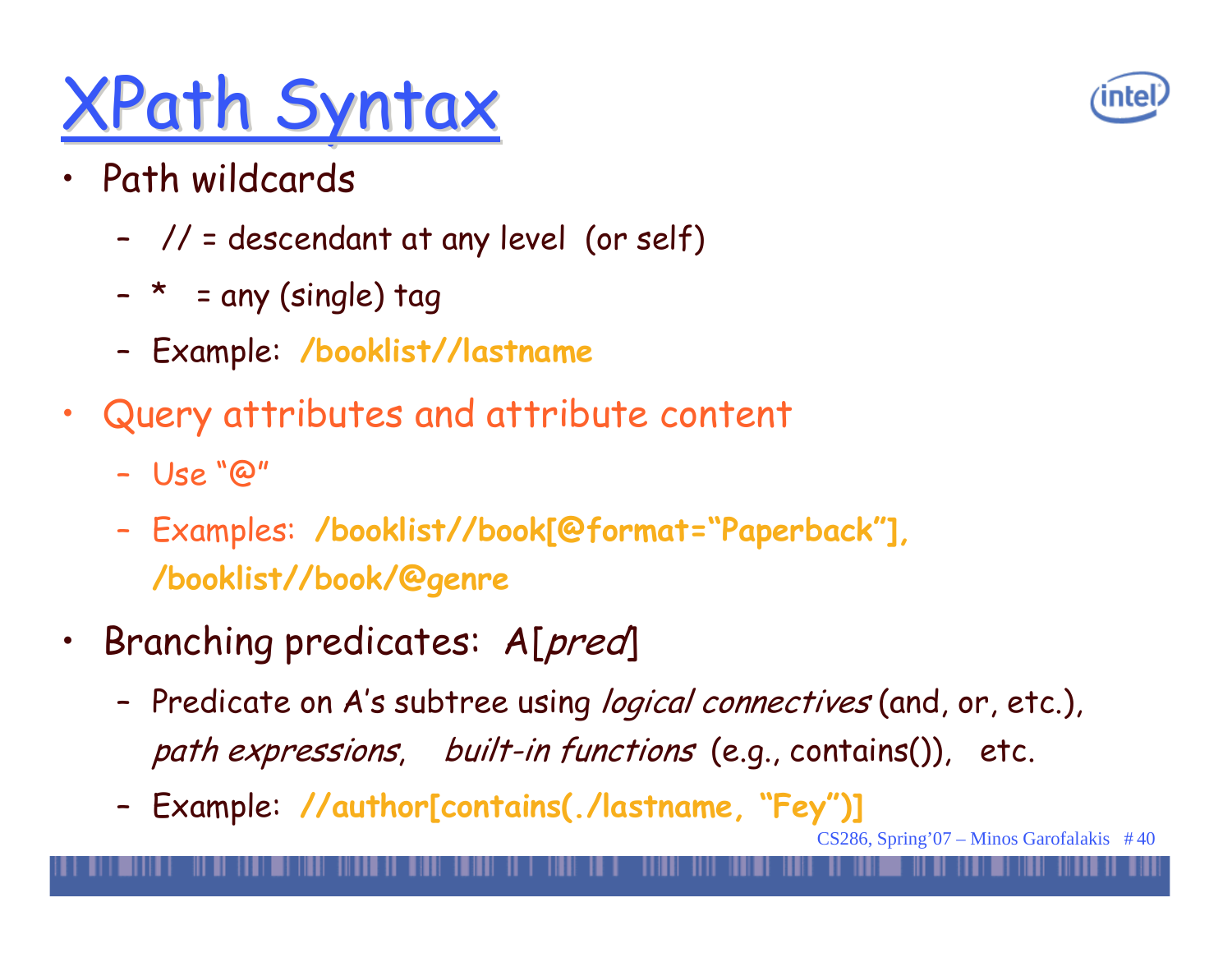## Synopses for XML



- Summarize labeled tree/graph structure for approximate path navigation queries
	- Selectivity estimation: How many elements satisfy p?
	- Approximate answers: Return an *approximate* XML document as output of an XQuery fragment
- Key idea: Build a concise *Graph Synopsis* that captures the  $\bullet$ path/branching distribution in limited space
	- Use appropriate uniformity/independence assumptions to approximate path structure
	- Refine synopsis in parts of the XML document where assumptions fail
	- XSketches [SIGMOD'02, VLDB'02], TreeSketches [SIGMOD'04]